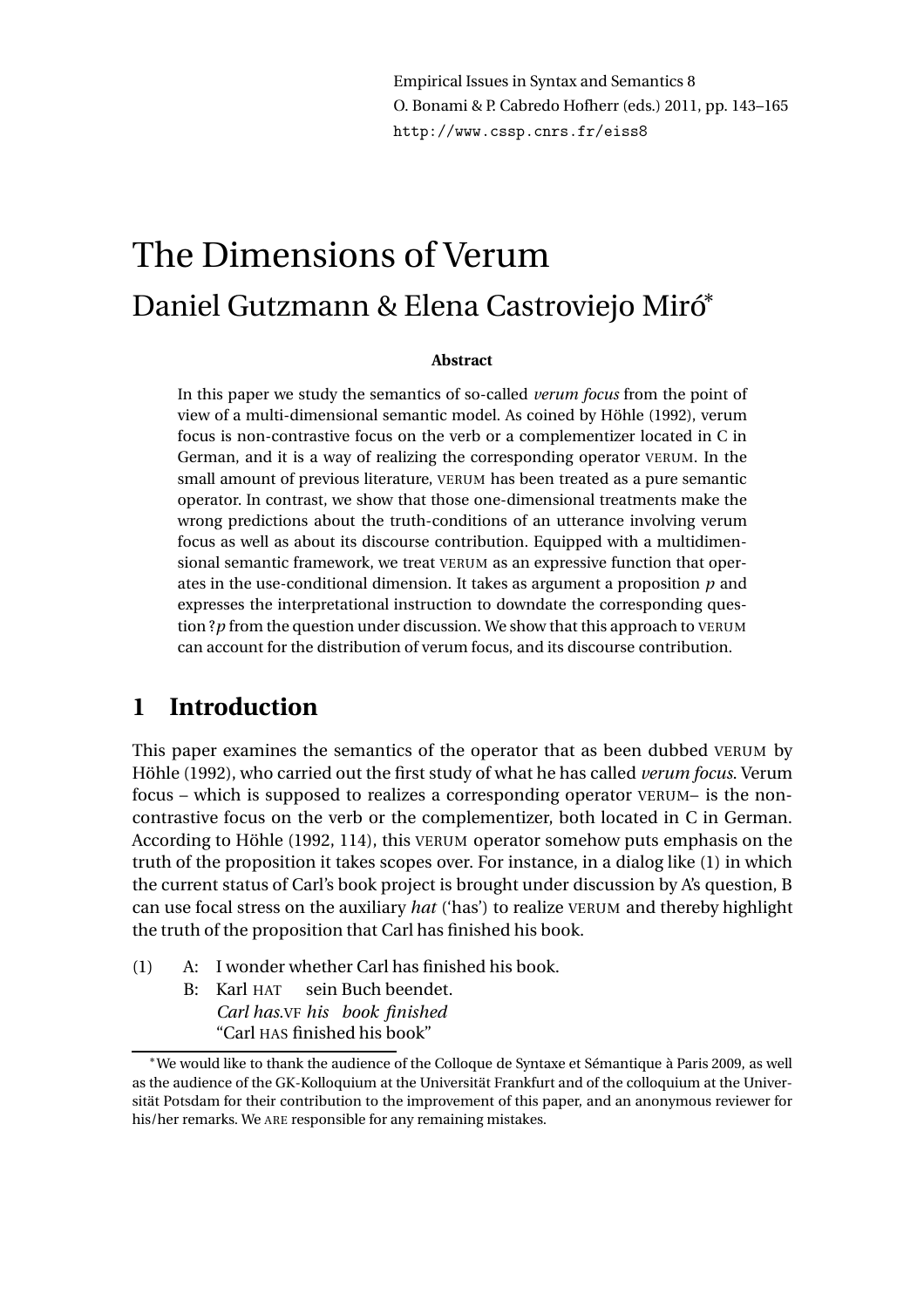The working paraphrase that Höhle (1992, 112) uses as the meaning of the verum operator in his paper is simply that of a matrix sentence that states that the embedded proposition is true:

(2)  $[VERUM(p)] \approx "It is the case/true that p"$ 

VERUM is not restricted to German. Cross-linguistically, it can be realized in many different ways. As we have seen, VERUM is realized by verum focus (henceforth VF) in German. In contrast, both in English and in Spanish, we find special kinds of lexical insertions to instantiate the verum operator.<sup>1</sup>

| (3) |  | A: I wonder whether Carl has finished his book. |
|-----|--|-------------------------------------------------|
|-----|--|-------------------------------------------------|

| B1: Karl HAT sein Buch beendet.      | (German $\Rightarrow$ VF in C)              |
|--------------------------------------|---------------------------------------------|
| B2: Carl <b>did</b> finish his book. | $(English \Rightarrow do insertion)$        |
| B3: Carlos sí acabó su libro.        | (Spanish $\Rightarrow$ <i>sí</i> insertion) |

Our main goals in this paper are the following: First, we want to elaborate on this description of the contribution of VERUM. Second, we will show how many of the special features of the linguistic means that instantiate VERUM as well as the discourse conditions that license their presence can be derived from our semantics of VERUM. These aims raise a set of subquestions we address in the course of this paper. *(a)* What is the general semantics of VERUM? *(b)* How does VERUM interact with different sentence types and what is the compositional semantics for this interaction? *(c)* How can the discourse conditions that license VERUM be accounted for?

Our claims are that *(i)* VERUM is is a multidimensional operator that takes truthconditional content as input and returns use-conditional content as output. *(ii)* It is not a force operator; in fact, it has narrow scope with respect to any force operators. *(iii)* It takes as input a proposition *p* and conveys that ?*p* should be downdated from the Question Under Discussion.

This paper is organized as follows: We first present the properties of VF. We show in what way it differs from other kinds of focus and highlight its idiosyncratic distribution. Section 3 is devoted to the analysis of the previous accounts to VERUM. Section 4 spells out our multidimensional analysis, while section 5 elaborates the analysis by integrating the discourse semantics of VERUM. The paper concludes with a section on the remaining issues that need to be addressed in future research.

(i) Algo *something must.*PRS.3SG *know* debe saber. "S/he must know something"

(ii) Lo mismo digo *the same say.*PRS.1SG *(I)* (yo) "I say the same"

<sup>&</sup>lt;sup>1</sup>Lenoetti and Escandell-Vidal (2009) analyze examples like (i) and (ii), which involve fronting in Spanish, in terms of VF. An exhaustive cross-linguistic study of the realization of VERUM is out of the scope of this article. We thus remain silent about the compatibility of our proposal with the phenomenon illustrated in (i) and (ii).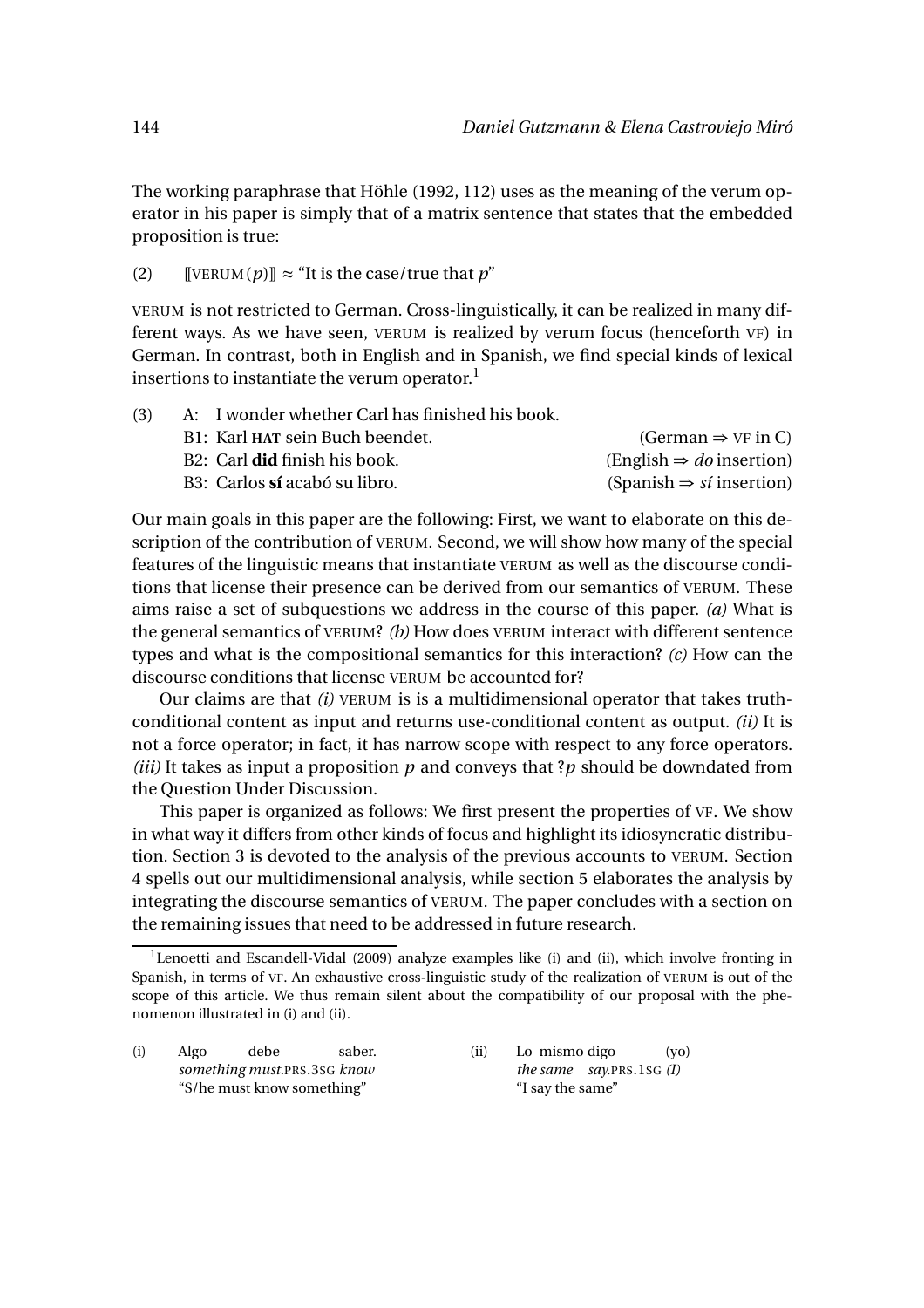# **2 Verum focus in German**

In his 1992 paper, Höhle carried out the first detailed investigation of a special kind of focal stress in German that seems to somehow emphasize the truth of the proposition expressed by the sentence. Because of this truth-related function, Höhle (1992, 114) coined the term *verum focus* for this kind of focus and proposed that is connected with the presence of the verum operator VERUM, which is located in the syntactic C position in German (Höhle, 1992, 130).

In the following discussion, we will establish some properties of VF. First, as we will show in §2.2, it is neither the meaning of the stressed expression nor its form that matters for licensing VF but the meaning of the entire proposition, since it is always the syntactic C position that carries VF, regardless of what expression fills that position. Secondly, VF has no influence on the truth-conditions of the sentence in which it occurs. Furthermore, VF can occur across a wide range of sentence types. These properties will then provide the basis for the semantic analysis of the verum operator that we will carry out in the later parts of this paper.

# **2.1 What is and what is not verum focus**

Stress on phrases has a variety of interpretations. German has at least the following types:

- (4) **Information Focus:**
	- A: What did Carl write?
	- B: Carl wrote a BOOK.
- (5) **Contrastive Focus:**
	- A: Did Carl finished his paper?
	- B: He finished his BOOK.
- (6) **Exclamative Focus:**

How TALL Bill is!

Höhle (1992) shows in his paper that VF cannot be reduced to any of the other kinds of focus an therefore constitutes a genuine object of study. That VF has nothing to do with exclamative focus is obvious from their difference in meaning and position. In the following subsection, we will try to show that VF cannot be reduced to neither information nor contrastive focus.

# **2.2 Verum applies to the proposition**

Beside its special semantics, VF has many particular properties that make it a very interesting phenomenon. The most prominent feature is what gets stressed by VF. In contrast to all the other kinds of focus, the meaning of the stressed element does not matter in the case of VF. Instead, it is rather the position that determines the expression that receives VF. Take for instance the following dialog in which A raises the question of Carl writing a screenplay (Höhle, 1992, 112). In her answer, B can put VF on the finite verb *schreibt* (writes) to emphasize that Carl is indeed writing a screenplay.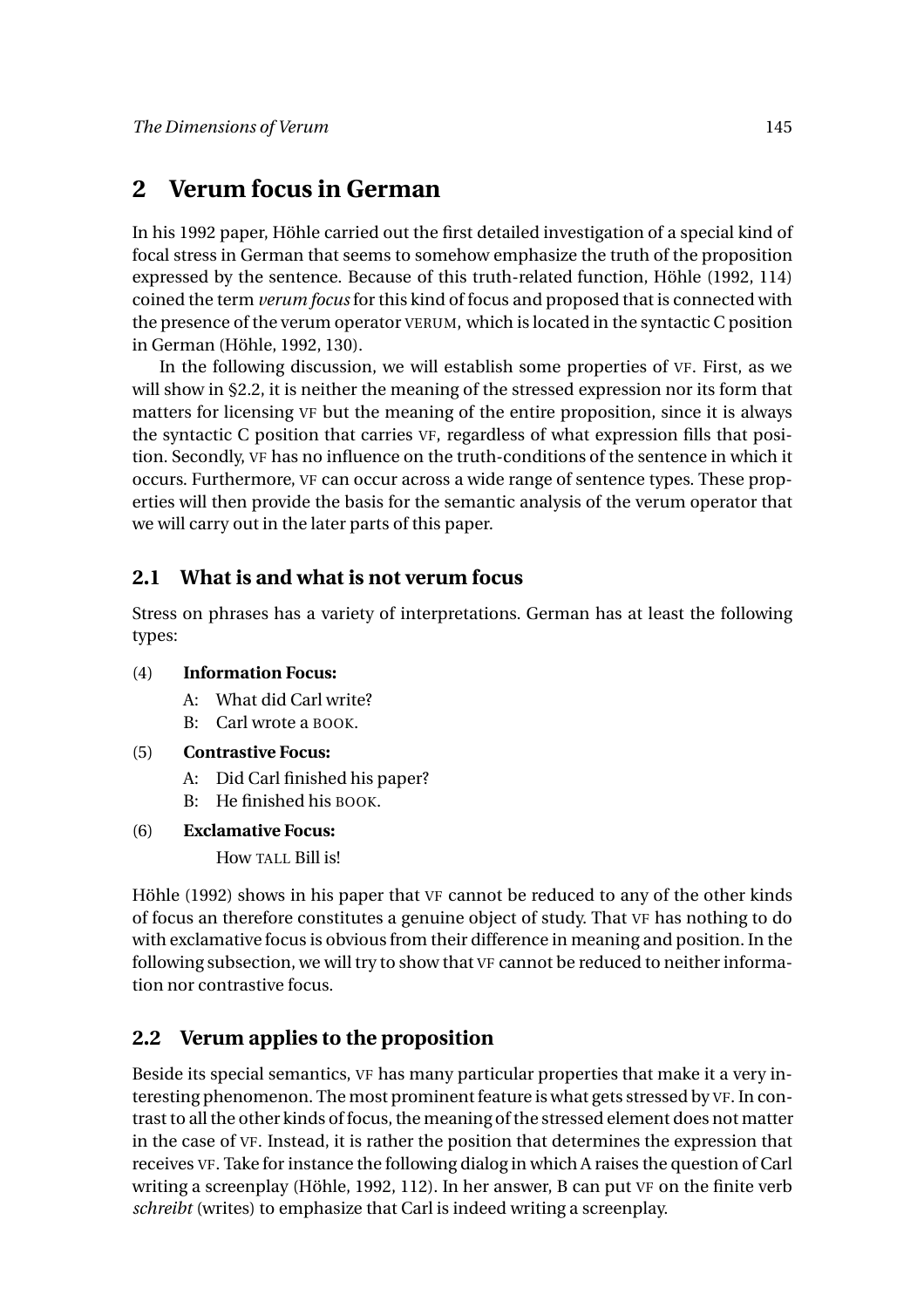(7) A: Hanna claims that Carl is writing a screenplay. B: Karl SCHREIBT ein Drehbuch. *Carl writes.*VF *a screenplay* "Carl IS writing a screenplay."

That it is not the meaning of *schreibt* that is focused by VF can be seen if the topic of the discussion is set into perfect tense. In German, perfect tense is expressed by a finite form of an auxiliary – either *haben* (to have) or *sein* (to be) – and the past participle of the predicate. Since the auxiliary is finite, it has to undergo head movement and ends up in C in the case of a declarative, while the participle remains at the right edge of the sentence (presumably inside the VP). Crucially, in such a case, it is the auxiliary that carries VF, and not the participle, which bears the lexical content of the complex predicate.

- (8) A: Hanna claims that Carl has written a screenplay.
	- B: Karl HAT ein Drehbuch geschrieben. *Carl has.*VF *a screenplay written* "Carl HAS written a screenplay."

Except for the tense of the discussed proposition, the dialogs in (7) and (8) are the same. In both scenarios, A (implicitly) raises the question of whether *p*, and B positively answers *p* and uses VF to emphasize the truth of *p*. However, in (7) it is *schreibt* (writes) that is stressed, while in (8), the auxiliary *hat* (has) receives VF. This indicates that it is not the meaning of the stressed expression that gets highlighted by VF. This represents a sharp contrast to other kinds of semantic focus, where it is clearly the content of the stressed expression that gets focused. Take for instance information focus. If we change tense (cf. (9)) such that we shift from a simple predicate to a complex one, it is still the content-carrying participle that has to be stressed, not the auxiliary.

- (9) A: What did Carl do to the book? B: He BURNED it.
- (10) A: What will Carl do to the book?
	- B: He will BURN it.
	- B': #He WILL burn it.
- (11) A: What is Carl doing to the book?
	- B: He is BURNING it.
	- B': #He IS burning it.

Höhle (1992) brings up particle verbs and idioms as further evidence for the fact that it is not the meaning of the stressed expression that is focused. In particle verbs like *aufhören* (to stop), it is the particle that carries stress if the semantic content of the entire verb should be stressed. This can be seen for instance in the case of contrastive focus.

- (12) A: I am afraid that Peter will keep on smoking forever.
	- B: Nein, er hört damit AUF. *no he stops with it* PART*.*CF "No, he is going to STOP it."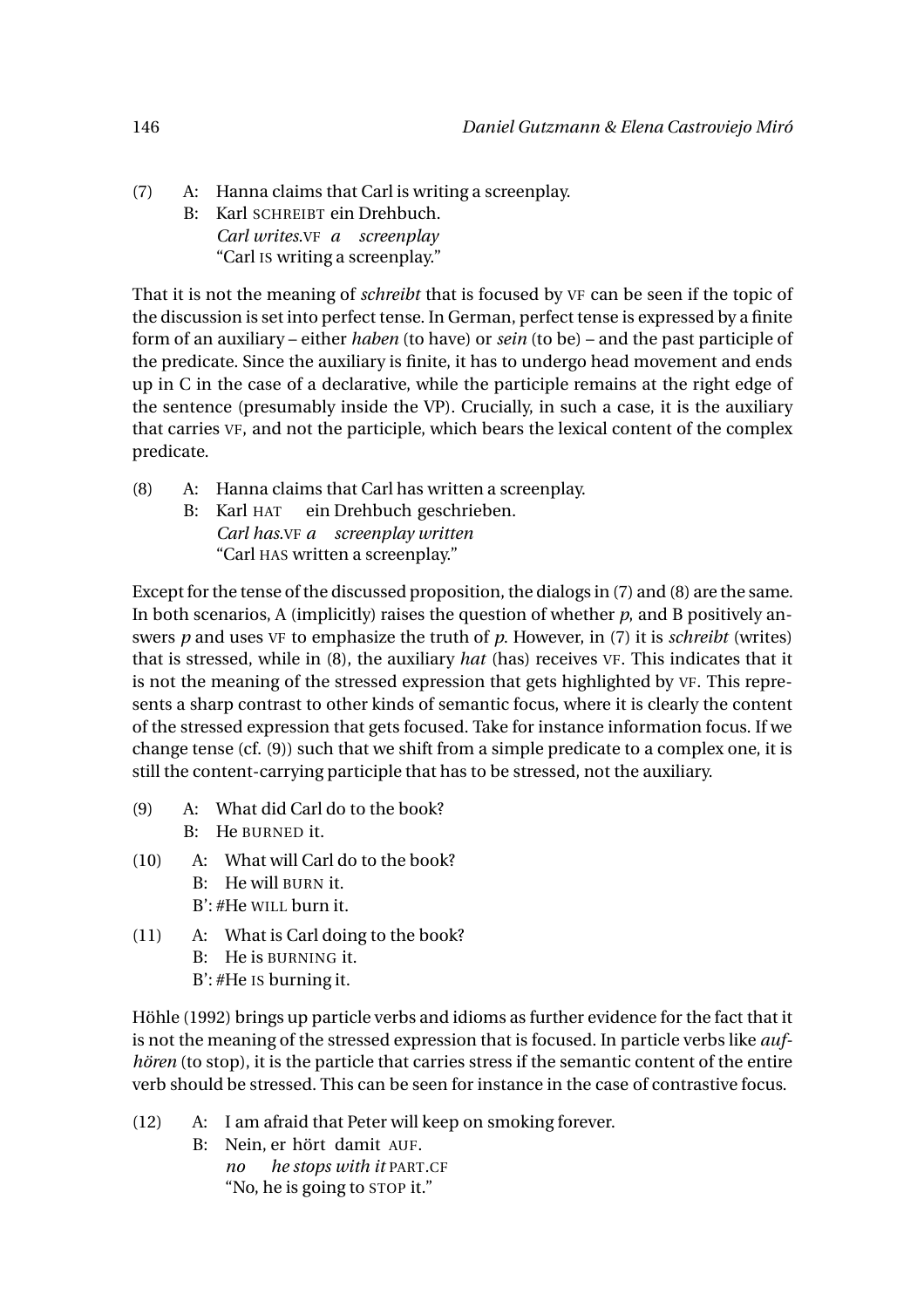In contrast to this stress pattern, it is the finite part of the particle verb (*hört*) that receives main stress if VF is used.

- (13) A: Will Peter stop smoking?
	- B: Peter HÖRT mit dem Rauchen auf. *Peter stops.*VF *with the smoking* PART "Peter WILL stop smoking."

Similar considerations apply to idioms. If you want to emphasize the meaning of the idiomatic verb phrase *jemanden den Garaus machen* (to kill, lit. "to cook someone's goose"), the idiomatic object *Garaus* inside the VP carries the focal stress as shown by the following example of information focus.

- (14) a. What will she do to him?
	- B: Sie macht ihm den GARAUS *she makes him the "Garaus"* "She will cook his GOOSE."

Again, if VF is used in such a sentence, it is the expression that resides in C, regardless of what that expression means or whether it is full predicate like in (15) or an auxiliary as in (16):

- (15) A: I cannot imagine that she will kill him.
	- B: Sie MACHT ihm den Garaus. *she makes him the "Garaus"* "She WILL cook his goose."

# (16) A: I cannot imagine that she had killed him.

B: Sie HAT ihm den Garaus gemacht. *she has him the "Garaus" made* "She HAD cooked his goose."

Another case that clearly distinguishes VF from other semantic kinds of focus is that of so-called *C-verum focus* (Höhle, 1992). In all the examples we have discussed so far, VF is on the *finite verb* residing in C. These are instances of what Höhle calls *F-verum focus*. In contrast to this, it is not the finite verb that is stressed in the case of C-verum focus, but the *complementizer* which is also located in C.

- (17) A: Peter talks as if he were a philosopher.
	- B: Ich denke, DASS er ein Philosoph ist. *I think* that hea
	philosopher is
		- "I think that he IS a philosopher."

The same distinction between VF on the one hand and the content-related kinds of focus on the other holds in the cases of embeddings, too. New information inside an embedded proposition can be highlighted by information focus in the same way as in matrix contexts.

(18) A: What do you think about Peter?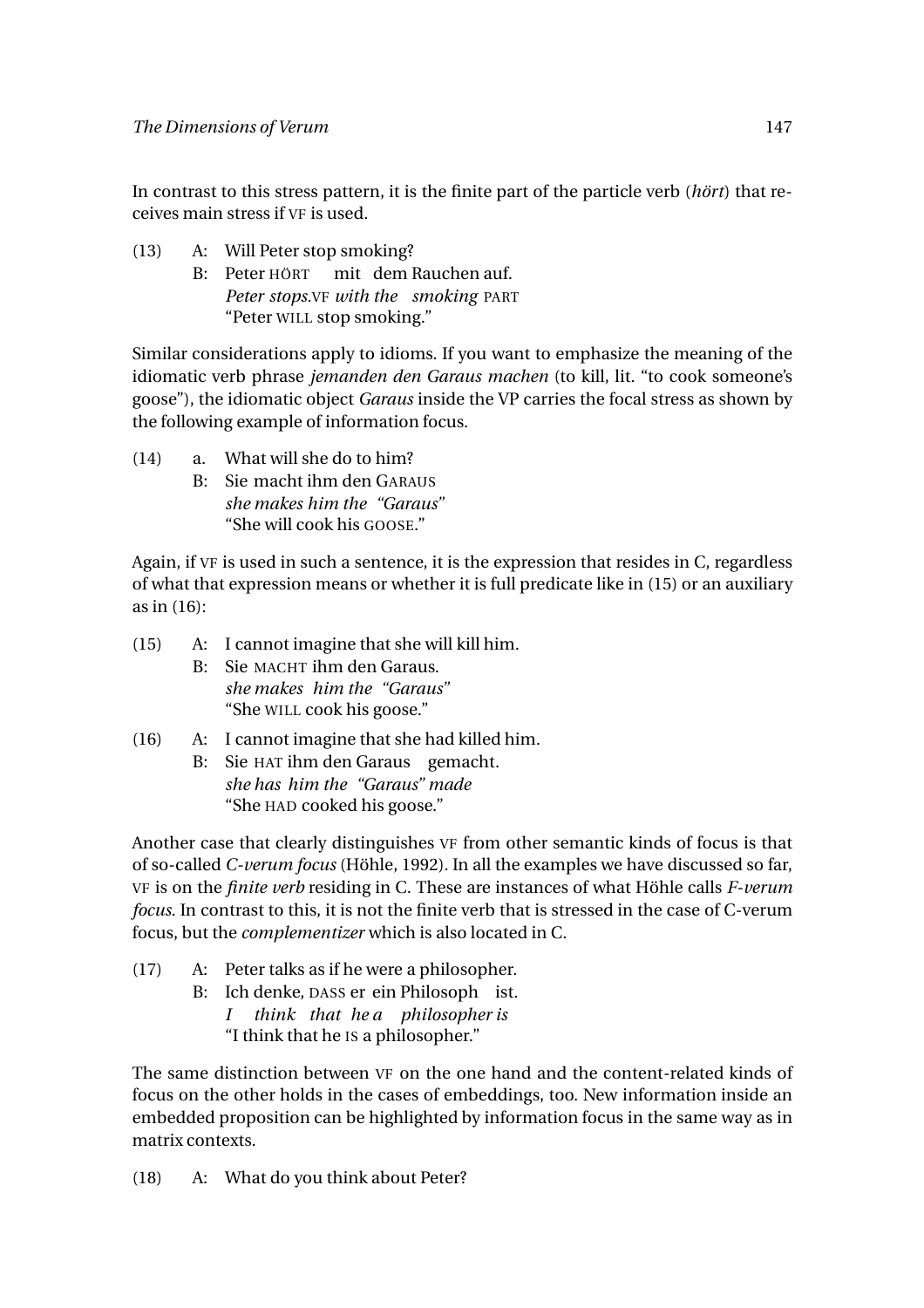B: Ich denke, dass er ein PHILOSOPH ist. *I think that he a philosopher is* "I think that he is a PHILOSOPHER."

Like in the other cases of content related focus, it is the word that contributes the content to be highlighted that gets assigned main stress, namely the meaningful part of the the complex predicate *ein Philosoph sein* (to be a philosopher).

Crucially, a complementizer like *dass* (that) is often said to contribute no semantic meaning at all (cf. e.g. Truckenbrodt, 2006, 396). Hence, in case of embedded VF, the distinction between VF and information focus is even sharper, as it is far from clear what content could be emphasized by stressing the complementizer.<sup>2</sup>

All these examples show that it is always the expression in C that carries VF, regardless of the meaning of the stressed expression. Therefore, Höhle (1992) concludes that VF is not related to the meaning of the expression by which it is carried. Instead, it correlates with the presence of a semantic operator VERUM that is located in the C position. This operator in turn takes the entire proposition expressed by the sentence as its argument.

# **2.3 No effect on truth-conditions**

Information or contrastive focus at least can have an effect on truth conditions. This is especially obvious in the presence of focus sensitive particles like *only*. Information focus is commonly analyzed as eliciting a set of contextually given alternatives to the focused constituent (e.g. Rooth, 1992). Focus-sensitive particles are then said to operate on this layer of alternative meaning. For instance, *only* states that for all alternatives to the focused expression, if an alternative is true, it is identical to the focused expression (cf. e.g. Beaver and Clark, 2008).<sup>3</sup>

- (19) Peter only KICKS the dog.  $\rightsquigarrow$  "Peter kicked the dog and for all alternative activities he could do to the dog: if Peter does an alternative, it is kicking the dog."
- (20) Peter only kicks the DOG.  $\rightsquigarrow$  "Peter kicked the dog and for all alternative targets of his kicking: if Peter kicked an alternative object, it is the dog."

Obviously, (19) and (20) have different truth-conditions. (19) is true if Peter does not do anything else to the dog besides kicking the poor animal (even if he kicks other animals as well). (20) requires that Peter does not kick any other animal, even if this is compatible with him doing something different to the dog in addition. Hence, different positions of the information focus lead to different truth-conditions. However, this is only the case if there are focus-sensitive expressions present. But even if there are no

<sup>2</sup>Of course, you can focus *dass* (that) to contrast it with another complementizer like *ob* (whether). Needless to say, you can stress *dass* if it is the target of a metalinguistic negation (Geurts, 1998; Horn, 1989).

 $3$ We simply included the prejacent that Peter kicked the dog into the paraphrase. This, however, is only for convenience since we do not want to delve into the discussion of whether it is entailed, asserted, implied, or presupposed. For discussion, cf. amongst many others Horn (1996); Beaver and Clark (2008).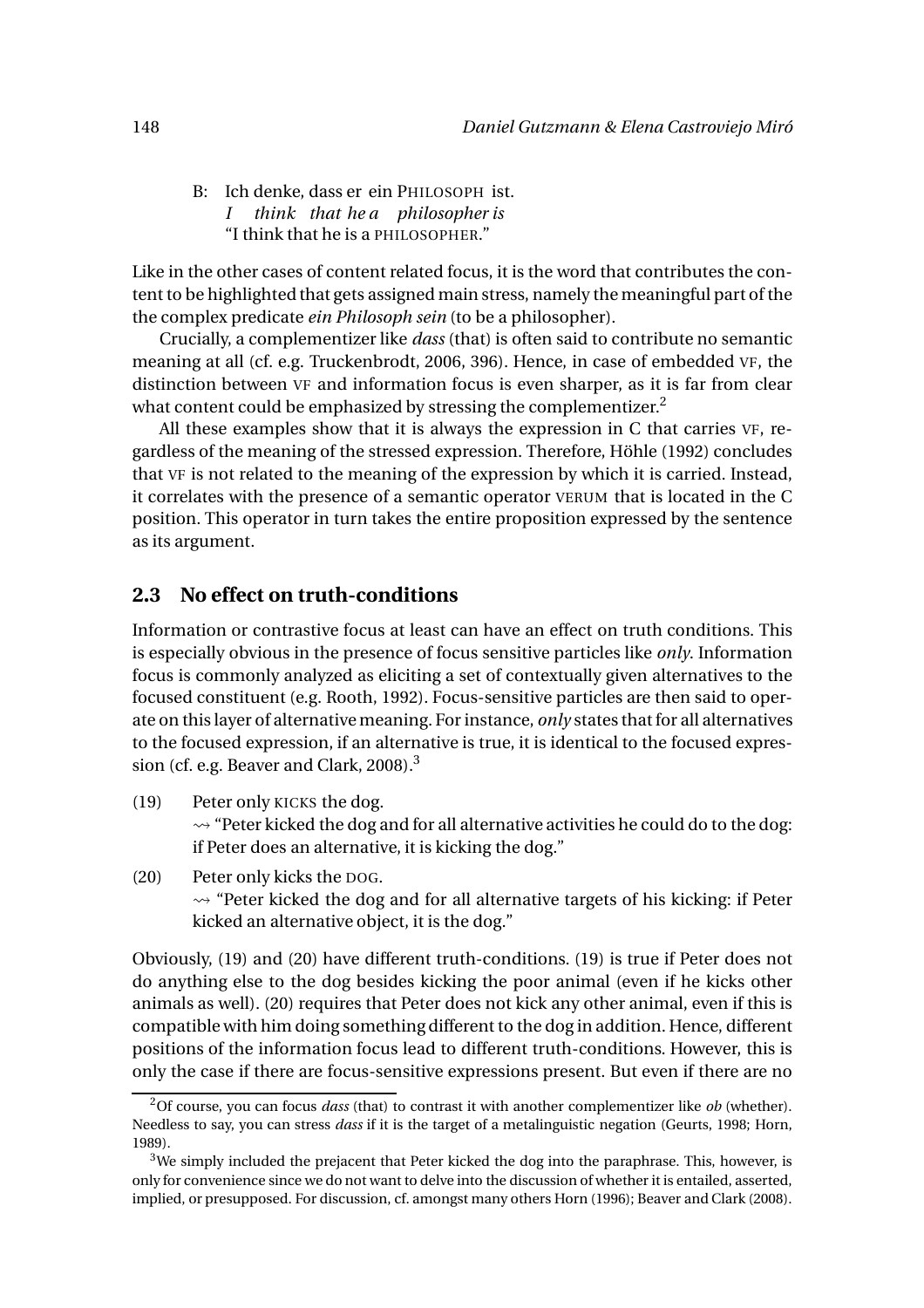such expressions, information focus on different expressions leads to a difference in the overall meaning of a sentence insofar as a different set of alternatives is evoked.

This, again, contrasts with VF, which has neither influence on truth-conditions nor does VF on a different expression lead to differences in other dimensions of meaning. However, minimal pairs of sentences that differ only with respect to which expression carries VF are hard to find, since VF is always located at the C position, as we have seen in the last subsection. An almost minimal pair can be construed if we compare a pair of sentences in the past perfect and the simple past, since the meaning of these tenses do not differ substantially in German and we end up with different expressions in C.

- (21) A: Back in the days, Peter always talked as if he had been a philosopher.
	- B: Er IST ein Philosoph gewesen. *he is.*VF *a philsopher been* "Peter WAS a philosopher."

#### (22) A: Back in the days, Peter always talked as if he had been a philosopher.

B: Er WAR ein Philosoph. *he is.*VF *a philsopher been* "Peter WAS a philosopher."

Crucially, there is no situation in which (21) is true while (22) is not, or *vice versa*. This is so, because VF does not have any influence on the truth-conditions of either sentence in the first place, and therefore, different positions cannot cause any differences, given that both sentences without VF have the same truth-conditions, to begin with. This can be seen by comparing a sentence with VF to the same sentence without VF.

- (23) a. Peter hat den Hund getreten. "Peter kicked the dog."
	- b. Peter HAT den Hund getreten. "Peter did kick the dog."

(23a) and (23b) are true in exactly the same situations, namely in those in which Peter kicked the dog. The presence of VF does not make any difference in this respect. Of course, VF does have meaning, but it has nothing to do with truth-conditions. As we will see in §5, VERUM raises specific requirements on the discourse context in which VF is used. However, even if the licensing conditions do not apply, using VF nevertheless can never render an otherwise true sentence false, but it can make an utterance infelicitous. In this respect, we can think of the meaning of VERUM and VF as being *use-conditional* (Recanati, 2004, 447) instead of being truth-conditional. This idea will provide the basis for our multidimensional analysis in § 4.

# **2.4 Verum focus in non-declarative sentence types**

To conclude our short overview of the empirical facts about VF in German, let us illustrate the fact that VF can occur in many sentence types other than assertions. We will restrict ourselves to three further sentence types.<sup>4</sup> First of all, VF can also be used in *yes/no*-questions ("*yn*-questions" henceforth).

<sup>&</sup>lt;sup>4</sup>Note that for instance, F-verum focus is also possible in finite V2-optatives and V1-conditionals.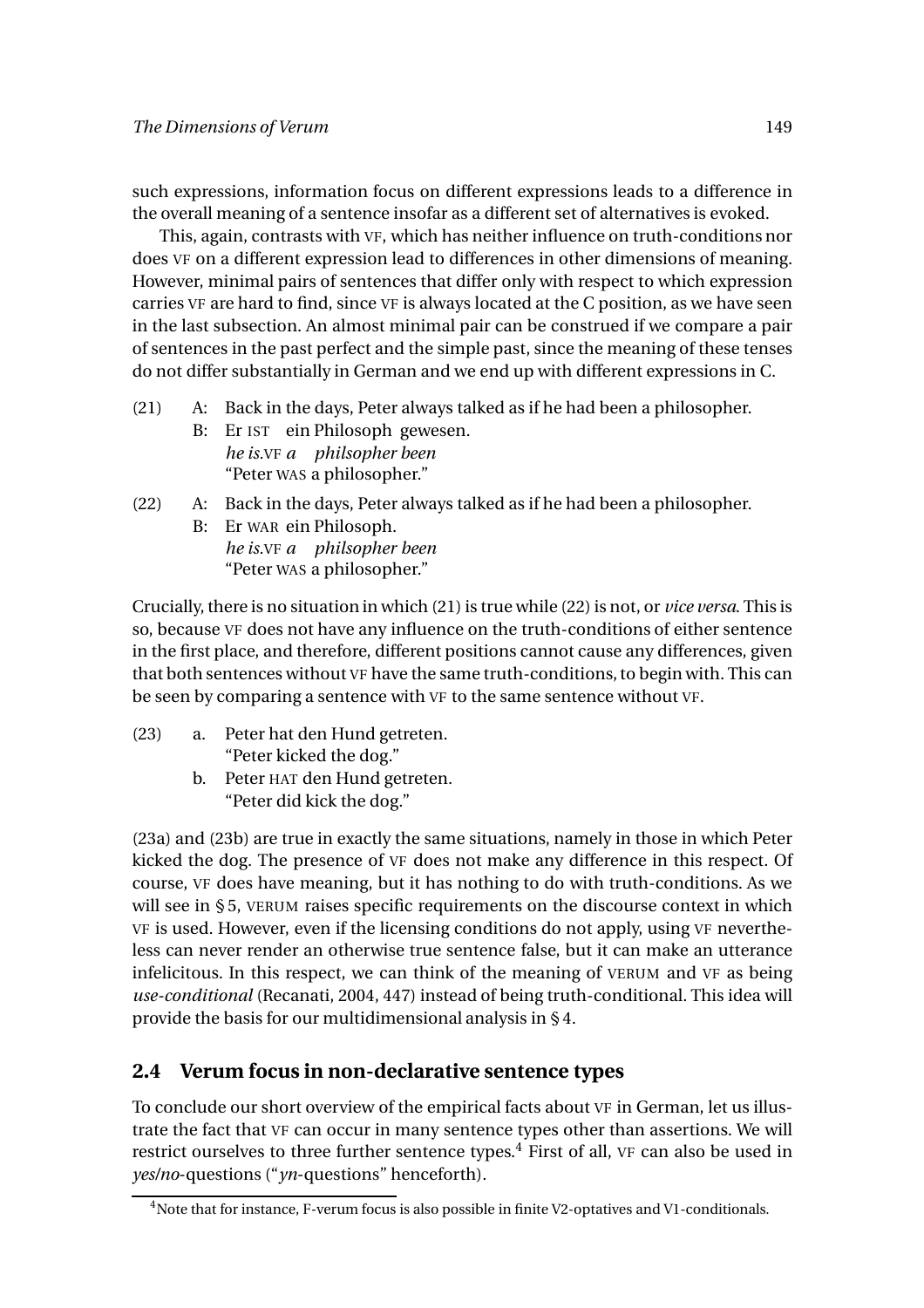- (24) **F-verum focus in** *yn***-questions** (Höhle, 1992, 112)
	- A: I have heard that Carl kicked the dog.
	- B: HAT er den Hund denn getreten? *has he the dog MP kicked?* "HAS he kicked the dog?"

This is important since *yn*-questions, especially negative ones, are what Romero and Han (2004) deal with when they develop a formal semantics for VERUM. In addition to that, VF is also possible in *wh-*interrogatives:

# (25) **F-verum focus in** *wh***-questions** (Höhle, 1992, 112)

- A: I haven't kicked the dog.
- B: Wer HAT den Hund denn getreten? *who has.*VF *the dog* MP *kicked* "Who HAS kicked the dog?"

Besides declarative and interrogative sentence types, VF is also allowed to occur in imperative sentences. This is interesting, because while assertions and questions deal with the knowledge of the discourse participants, this is not so obvious for imperatives.

#### (26) **F-verum focus in imperatives** (Höhle, 1992, 119)

- A: [hesitating to sit down]
- B: NIMM *take.*IMP*.*VF *you finally the chair* dir endlich den Stuhl! "Do take the chair!"

Beside these cases of VERUM being realized in matrix contexts, it can also be located inside embedded sentences. Subordinated clauses introduced by the complementizer *dass* (*that*) can also carry VF. As we have seen, VF is then assigned to the complementizer itself, which also resides in C.

# (27) **C-verum in embedded** *dass***-clauses**

- A: David smells like a zombie.
- B: Ich denke, DASS er ein zombie ist.
	- *I think that he a zombie is*
	- "I think that he is (indeed) a zombie."

The complementizer *dass* is a [−*wh*]-marked expression like its English counterpart *that*. In contrast, the complementizer *ob* (whether) is  $[+wh]$ -marked, so it yields embedded questions. Still it can carry focal stress to realize VERUM.

# (28) **C-verum in embedded** *ob***-clauses**

- A: David smells like a zombie.
- B: Ich frage mich, OB *I ask myself whether he a zombie is* er ein zombie ist. "I ask myself whether he is (indeed) a zombie."

Verum focus thus seems to be pretty much independent of the kind of sentence in which it occurs, which suggests that it does not depend on the presence of a particu-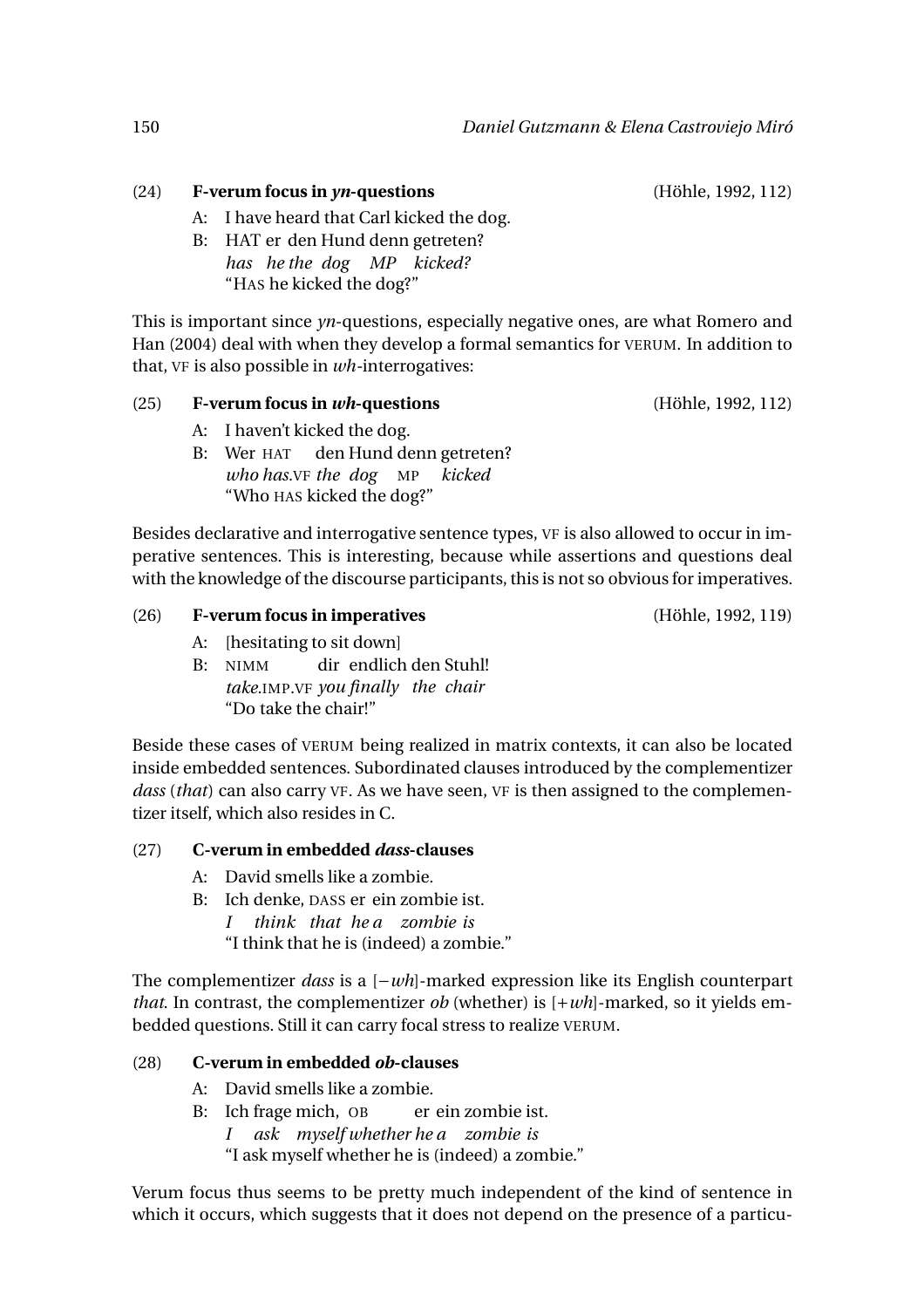lar kind of sentence mood operator licensing it. However, we will see that there is an interaction between such operators and VERUM, which is what is responsible for the different discourse contributions VF seems to make in different sentence types.

# **3 Previous approaches to VERUM**

In this section, we will discuss two previous approaches to the semantics of VERUM: the first sketch by Höhle (1992) and the more elaborated account by Romero and Han (2004). By pointing out the virtues and problems of the previous literature, we lay out the grounds for our own suggestion in section § 4.

# **3.1 A first approach to verum focus**

Höhle (1992) describes the meaning of VERUM as an emphasis on the truth of the propositional content of the sentence. For different sentence types, he provides the following paraphrases:

# (29) **Paraphrases for VERUM** (cf. Höhle, 1992)

- a. David **IST** ein zombie.  $\rightarrow$  **It is true**, that David is a zombie.
- b. **IST** David ein zombie? **Is it true** that David is a zombie?
- c. **NIMM** den Stuhl!
	- **Make it true** that you take the chair!

In each case, VERUM refers to the truth of propositions it scopes over. Given these paraphrases, the semantics for VERUM could be formulated as follows:

(30) [[VERUM( $p$ ]]  $\approx$  "It is the case/true that  $p$ "

The differences in the paraphrases in (29) can then be traced back to the different sentence mood operators that take scope over VERUM.

This approach to the semantics of VERUM is however not adequate because, we will see, it is far too simple to capture its complex semantics. Höhle (1992, 118), whose aim was not to account for the semantics of VERUM, thinks that the main problem of his paraphrase is that there is not a crucial semantic difference between asserting *p* and asserting *it is true that p*. Therefore, this approach cannot make real predictions about the conditions under which the presence of VERUM– and therefore VF– are licensed, since asserting *It is true that p* will be felicitous in almost the same contexts as asserting *p*.

# **3.2 VERUM as a conversational operator**

Romero and Han (2004) ("R*&*H " henceforth) present a more sophisticated account for VERUM. They argue that VERUM can also be realized by certain morphems (e.g. *really*) or by word order variation like negation preposing in English. They concentrate on the role of VERUM in negated *yn*-questions.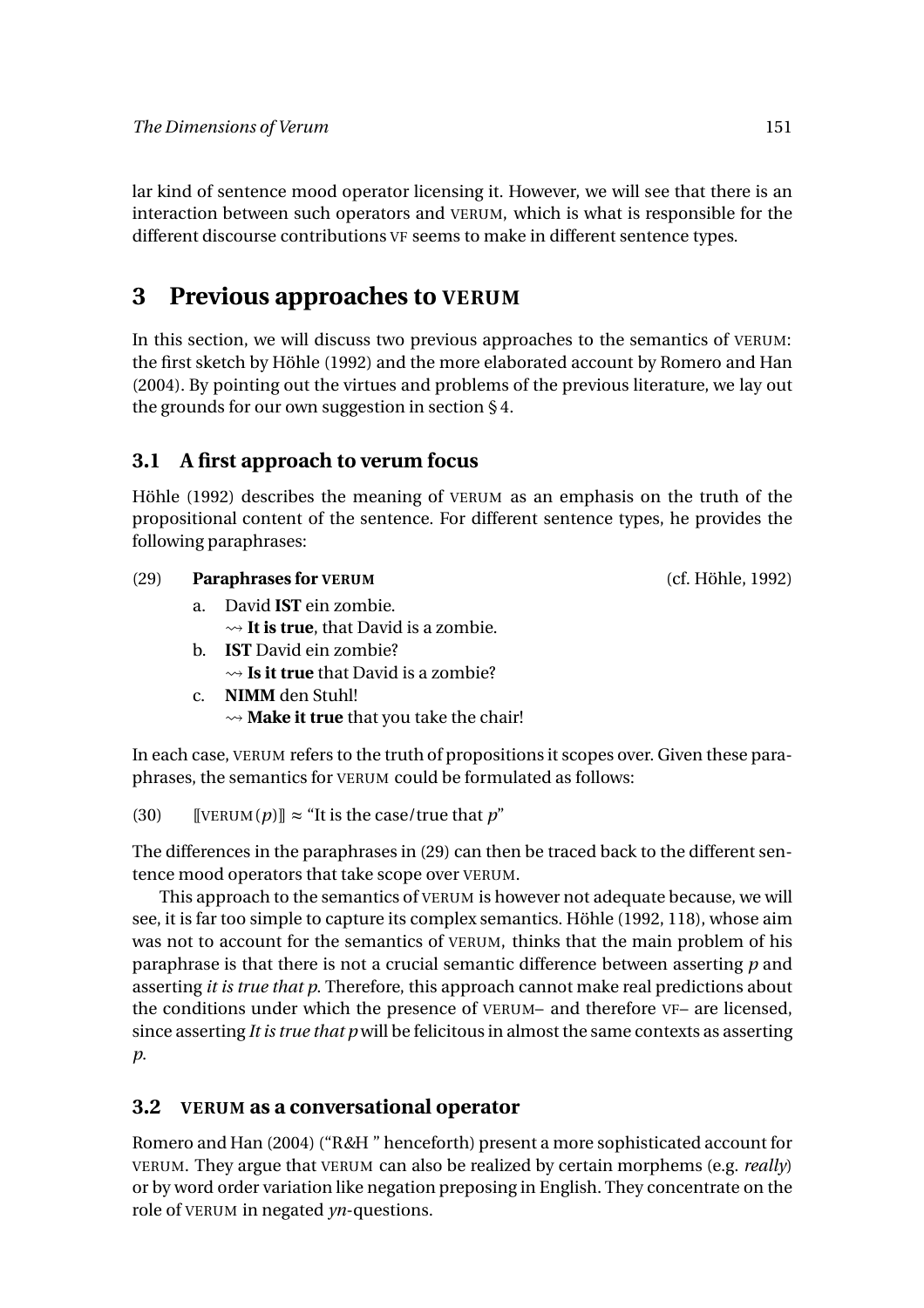#### (31) **VERUM expressed by negation preposing**

- a. Does John not drink? *Neutral yn-question*
- b. Doesn't John drink? *Positive epistemic implicature:* The speaker believes or at least expects that John drinks.

#### (32) **VERUM expressed by** *really*

- a. Does John drink? *No epistemic implicature necessary*
- b. Does John really drink? *Negative epistemic implicature:* The speaker believed or at least expected that John does not drink.

R*&*H provide a formal definition of VERUM as a *conversational empistemic operator* that is "used not to assert that the speaker is entirely certain about the truth of *p*, but to assert that the speaker is certain that *p* should be added to the Common Ground (CG)." (Romero and Han, 2004, 627).

(33) 
$$
\llbracket \text{VERUM}_{i} \rrbracket^{g x / i} = \lambda p_{\langle s, t \rangle} \lambda w. \forall w' \in \text{Epi}_{x}(w) \left[ \forall w'' \in \text{Conv}_{x}(w') \left[ p \in \text{CG}_{w''} \right] \right] = \text{FOR-SURE-G}_{x}
$$

 $\rightarrow$  "I am sure that we should add the proposition *p* to the common ground."

This operator takes the propositional content of an utterance as its argument. In the case of a declarative we then end up with a new proposition, e.g. that the speaker is sure that the propositional argument of VERUM should be added to the common ground.

#### (34) **VERUM in declaratives**

Peter does write a book.  $\rightsquigarrow$  VERUM(*p*)

 $\rightarrow$  "I am sure that we should add the proposition that Peter writes a book to the common ground."

In *yn*-questions in which negation preposing introduces VERUM, there is also the question morpheme "?" which takes scope over the entire verum-proposition to yield a set of propositions as the denotation of the entire interrogative.

#### (35) **VERUM in** *yn***-questions**

Doesn't Peter write a book?  $\rightsquigarrow$  ?(VERUM(*p*))

= {"I am sure that we should add the proposition that Peter writes a book to the common ground.", "I am not sure that we should add the proposition that Peter writes a book to the common ground."}

We believe that this approach is a big step towards a better understanding of VERUM. Especially, linking VERUM to the discourse structure by including a notion like the CG seems correct. And thanks to the fact that Romero and Han's approach is elaborated, it can be tested against data to check its plausibility. In the next subsection we address some problems which an approach along the lines of (33) faces.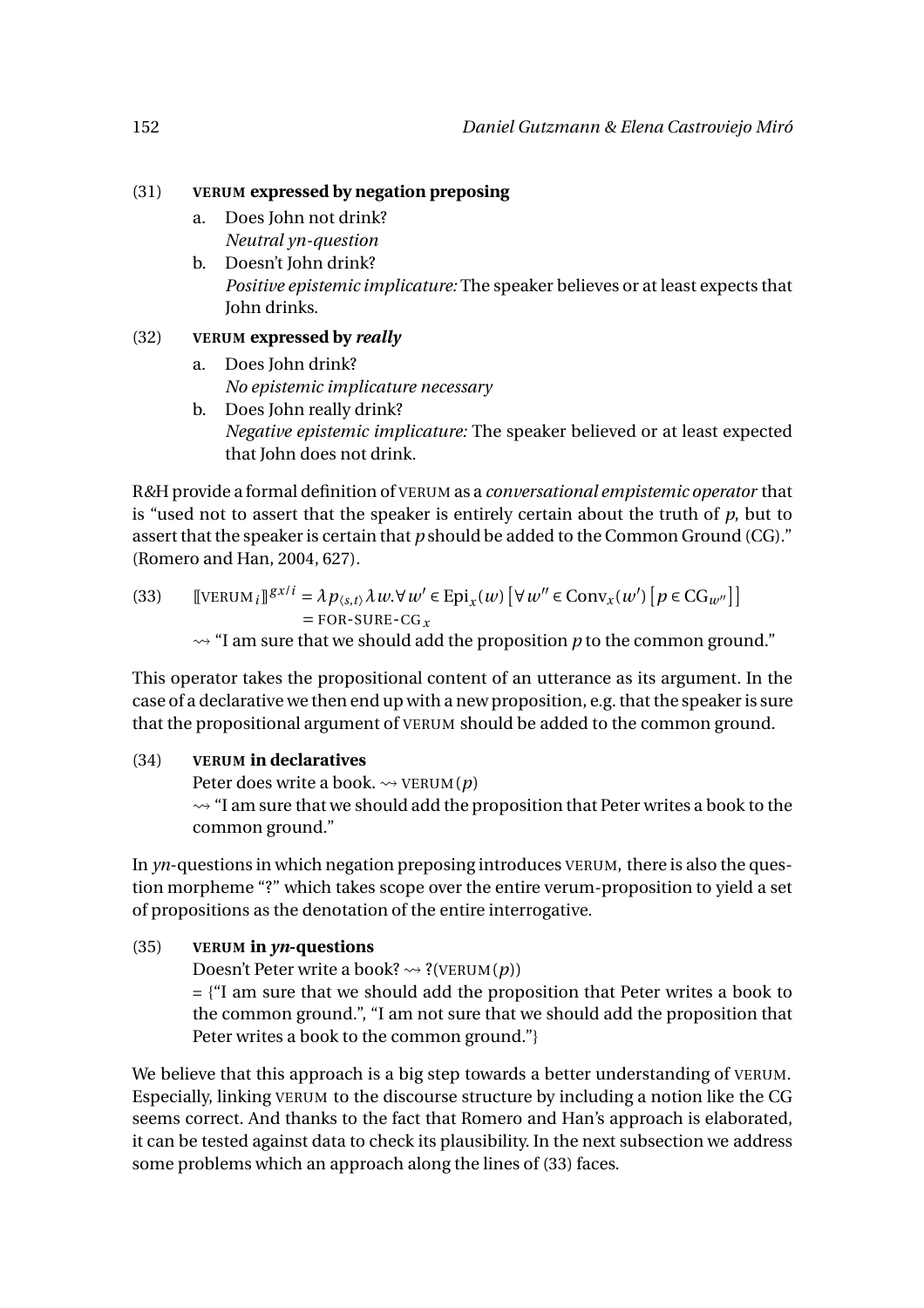# **3.3 Problems**

Romero and Han's (2004) one-dimensional approach predicts that what is denoted by a verum-declarative is the proposition that  $VERUM(p)$ , while the meaning of a polar verum-interogative is the set containing VERUM( $p$ ) and  $\neg$ VERUM( $p$ ). Moving from denotations to the discourse layer, this predicts – provided that no further stipulations be made – that what is asserted by a verum-declarative is that VERUM(*p*) and what is asked by a polar verum-interogative is whether VERUM(*p*).

This, however, does not seem to be the case. If we deny the verum-assertion that *p*, we only deny *p*, just as if we deny the plain assertion that *p*. Hence, the denials in (36B) and (37B) below both negate the ordinary truth-conditional content of the previous utterance regardless of the presence of VF. That is, they both reject the proposition that Carl writes a book.

# (36) **Denial of the assertion that** *p*

- A: Karl schreibt ein Buch. "Carl is writing a book."
- B: No, that's not true. (Carl is not writing a book)

# (37) **Denial of the verum-assertion that** *p*

- A: Karl SCHREIBT ein Buch. "Carl IS writing a book."
- B: No, that's not true. (Carl is not writing a book)

Furthermore, it is infelicitous to deny the entire proposition  $VERUM(p)$  if we tried to make it explicit.

(38) A: Karl SCHREIBT ein Buch.

"Carl IS writing a book."

B: No, that's not true. #You are not sure that he is writing a book.

Note that the infelicity of trying to deny the content of VERUM does not stem from the paraphrase R*&*H have provided. Any other paraphrase would lead to an infelicitous utterance.<sup>5</sup>

The fact that we can deny the a propositional subpart  $p$  of VERUM( $p$ ) in (37) is not a problem for R*&*H, since it is also possible in the case of other embedded propositions. Take for instance propositions embedded under attitude predicates:

# (39) **Inner and outer denial**

- A: I believe that John is rich enough to buy a house.
- B1: No, that's not true. He can't afford it.
- ⇒ Denial of the embedded proposition that John is rich enough to buy a house.
- B2: No, that's not true. I know that you don't believe that.
- ⇒ Denial of the outmost proposition that A believes that John is rich enough to buy a house.

 $5$ Maybe except for a simple one along the lines of (30) that gives a paraphrase like "It is true" to VERUM, since *No that's not true. It is not true that he is writing a book* is felicitous.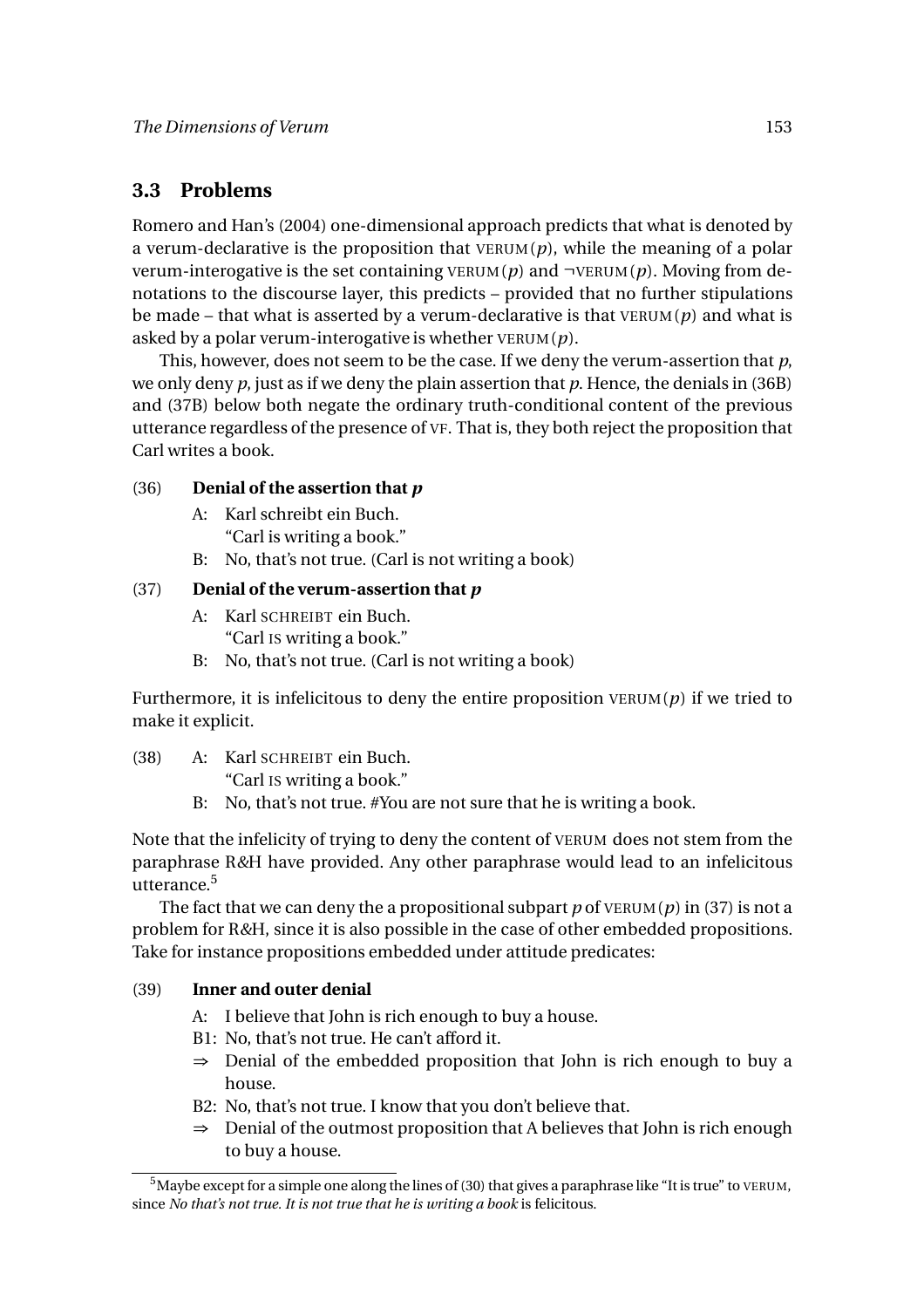In contrast, in the case of VERUM, we can never deny the entire proposition VERUM $(p)$ .

#### (40) **No outer denial in the case of VERUM**

- A: Karl **SCHREIBT** ein Buch.
- B1: No, that's not true. He writes a personal diary.
- ⇒ Denial of the inner proposition that Karl writes a book.
- B2:#No, that's not true. You are not sure about that.
- #⇒ Denial of VERUM (*p*).

The impossibility to deny the proposition that VERUM(*p*) is a major problem for R*&*H's approach, as it does not follow from their account that it should be impossible to deny the verum-proposition. On the contrary, since VERUM is part of the semantic objects denoted by verum-utterances, their approach predicts that it should be straightforward to deny it just as it is for other semantic operators like, e.g. modals or, as we have seen in (39), propositional attitude predicates.

A parallel problem for R*&*H's approach applies to VERUM in interrogatives. Recall that, according to their account, what is denoted by a verum-*yn*-question like *Doesn't Peter write a book?* is the set of possible answers to that question, i.e., the set consisting of VERUM(*p*) and ¬VERUM(*p*). Accordingly, what is asked by a verum-*yn*-question is whether  $VERUM(p)$ , that is, whether the addressee is sure that it should be added to the common ground that Peter writes a book. Therefore, an answer to the veruminterrogative should be about  $VERUM(p)$ , too. But contrary to these predictions, in spite of the presence of the verum operator, a verum-interrogativeis nevertheless a question about the propositional content  $p$  instead of  $VERUM(p)$ , and an answer to such a question still concerns *p*.

- (41) A: Isn't Carl writing a book?
	- B: No, he is not writing a book.
	- B': #No, I am not sure.

That R*&*H's approach makes the wrong predictions regarding the way verum-questions work in dialog, is also shown by the fact that it predicts different truth or sincerity conditions for answers to verum-questions. This can be illustrated by setting up a context in which being sure that a certain proposition should become common ground can be true while the proposition itself is not.

- (42) CONTEXT: A wants to know whether Lisa was at the party, and B knows that Lisa was at the party. However, B has a special interest in making A believe that Lisa was not at the party.
	- A: WAR Lisa auf der Party? "WAS Lisa at the party?"

B: No.

B': #No, I am not sure whether Lisa was at the party.

According to R*&*H's proposal, however, B's answer in (42B) would count as sincere as she is sure that the proposition that Lisa was not at the party should be added to the common ground. However, it is obvious that B is lying and not saying the truth because A used VF in her question. Nevertheless, B's denial in (42B) does not even have the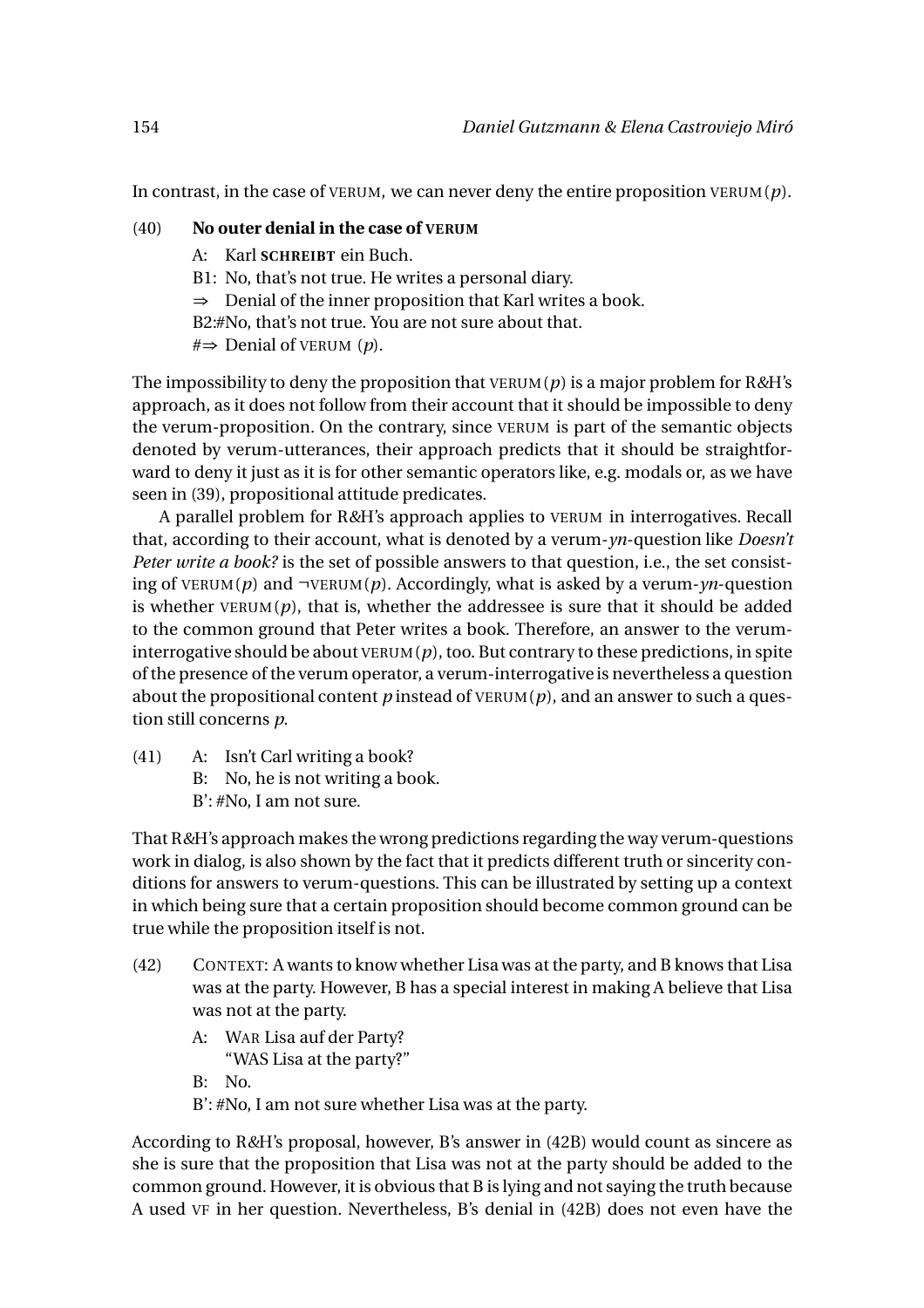predicted interpretation, since it must be interpreted as negating that Lisa was at the party. This is also shown by the fact that you cannot give an explicit answer to the entire verum-question while using *no* at the same time. Of course, B can felicitously express uncertainty, but this has nothing to do with the presence of VF as this is also possible in plain questions, and is only possible if she does not use a negating element like *no* simultaneously.

- (43) A: WAR Lisa auf der Party? "WAS Lisa at the party?"
	- B: (#No,) I am not sure whether Lisa was at the party.
- (44) A: War Lisa auf der Party? "Was Lisa at the party?"
	- B: (#No,) I am not sure whether Lisa was at the party.

That R*&*H's proposal does not get the discourse behavior of verum-questions right is already noted by Romero (2005, 358f.) herself, who in turn attributes this observation to Lance Nathan. Drawing parallels to expressive items and refering to work by Potts (2002) and Kratzer (1999), Romero suggests that "the answer pattern can be explained if we assume that *really*/VERUM behaves like an expressive item in *yes*- and *no*-answers." (Romero, 2005, 360.) This is, except for some slight modifications, what we will formalize in the next section. Note that Romero (2005) only seems to be willing to allow VERUM to behave like an expressive item in questions and answers. However, as we have shown in (37)–(40), VERUM is not part of the truth-conditional content in an assertion, either. Therefore, we will treat VERUM in general as an expressive or, as we prefer to call it, a *use-conditional item*.

# **4 A multidimensional analysis of VERUM**

By examining the behavior of VF and pointing out the main problems of R*&*H's approach to the semantics of the verum operator, we have arrived at the thesis that VERUM is best treated as a use-conditional expression that does not have any influence on the truth-conditional content of the utterance it occurs in. For sure, VERUM still expresses conventional semantic content. Its meaning is rather fixed and not up to the diversity that characterizes pragmatic meaning like conversational implicatures. In the following, we will develop a semantic apparatus to give a compositional semantics for VERUM.

# **4.1 Theoretical claims**

As we have already said, we side with Romero (2005) and claim that VERUM is a useconditional expression. To formalize this idea, we make use of the multidimensional semantics developed in Gutzmann (2008, 2009). These basically constitute modifications and extensions of the influential research carried out by Potts (2005) on the logic of conventional implicatures (LCI). The first major difference between these two semantics is that the additional dimension of meaning is reinterpreted as being useconditional (with use-values being the denotation of propositional content at this di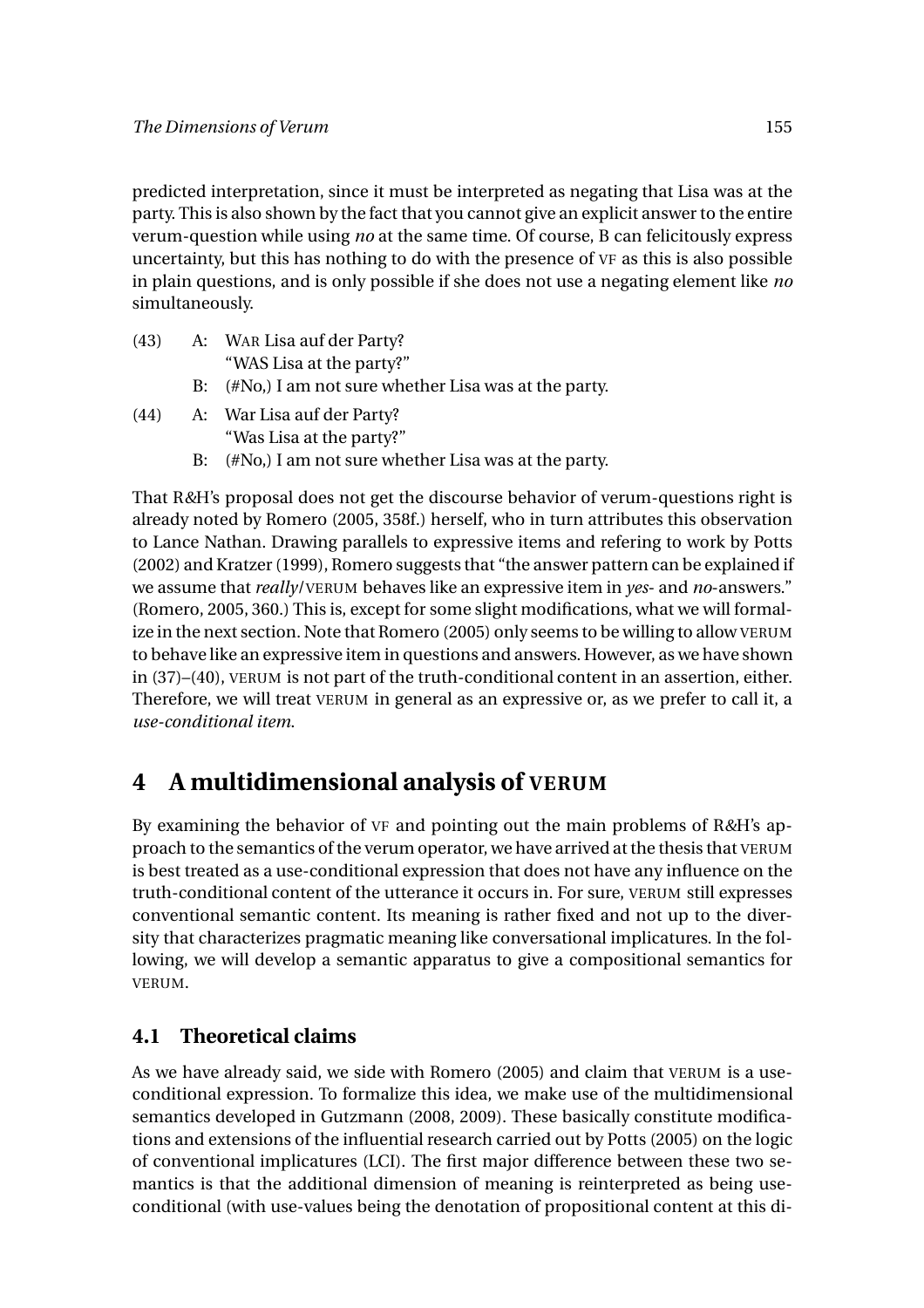mension), while in Potts' system, the second dimension, though being separated, still receives a truth-conditional interpretation.

The second distinction between LCI and the semantics from Gutzmann (2008) can be found in the type system as laid out in the next subsection. In contrast to LCI, our system allows for expressions that map use-conditional content to use-conditional content. This allows for more interaction between different use-conditional items like e.g. modal particles and sentence mood operators.

Within this multidimensional semantic framework, we analyze VERUM as an operator that takes ordinary truth-conditional content as input and yields a use-conditional proposition as output. The argument of VERUM is a proposition *p* corresponding to the truth-conditional propositional content of the sentence in which VERUM occurs. The returned use-conditional proposition expresses use-conditions on the utterance of the sentence, leading to infelicity of that utterance if not fulfilled but never being able to render an otherwise true utterance false.

# **4.2 Use-conditional proposal**

The type system of the formal semantics we employ to analyze VERUM is given by the following recursive rules:

#### (45) **Use-conditional types**

- a. *e*, *t*, *s* and *u* are basic types.
- b. *e* and *t* are truth-conditional types.
- c. *u* is a use-conditional type.
- d. *s* is a world type.
- e. If  $\sigma$  and  $\tau$  are truth-conditional types, then  $\langle \sigma, \tau \rangle$  and  $\langle s, \tau \rangle$  are truth-conditional types.
- f. If  $\sigma$  is a truth-conditional type and  $\tau$  is a hybrid or pure use-conditional type, then  $\langle \sigma, \tau \rangle$  and  $\langle s, \tau \rangle$  are hybrid use-conditional types.
- g. If  $\sigma$  and  $\tau$  are hybrid or pure use-conditional types, then  $\langle \sigma, \tau \rangle$   $\langle s, \tau \rangle$  are pure use-conditional types.
- h. The set of types is the union of the basic, truth-conditional and all useconditional types.

We analyze VERUM as a hybrid use-conditional function from a truth-conditional propositional argument to propositional use-conditional content.<sup>6</sup>

# (46)  $VF \rightsquigarrow \lambda p_{\langle s,t \rangle}. \text{VERUM}(p) : \langle \langle s,t \rangle, u \rangle$

The use-conditional proposition should be independent from the ordinary truth-conditional content.

#### (47) **The T-C TIER and the U-C TIER**

- a. Karl SCHREIBT ein Buch.
- **b.** T-C TIER: **write**(**book**)(**carl**) :  $\langle s, t \rangle$

 $\overline{6}$ To avoid world-type overload, we omit the *s* from all use-conditional types, keeping in mind that *u* is supposed to stand for propositional use-conditional content and not just use-values.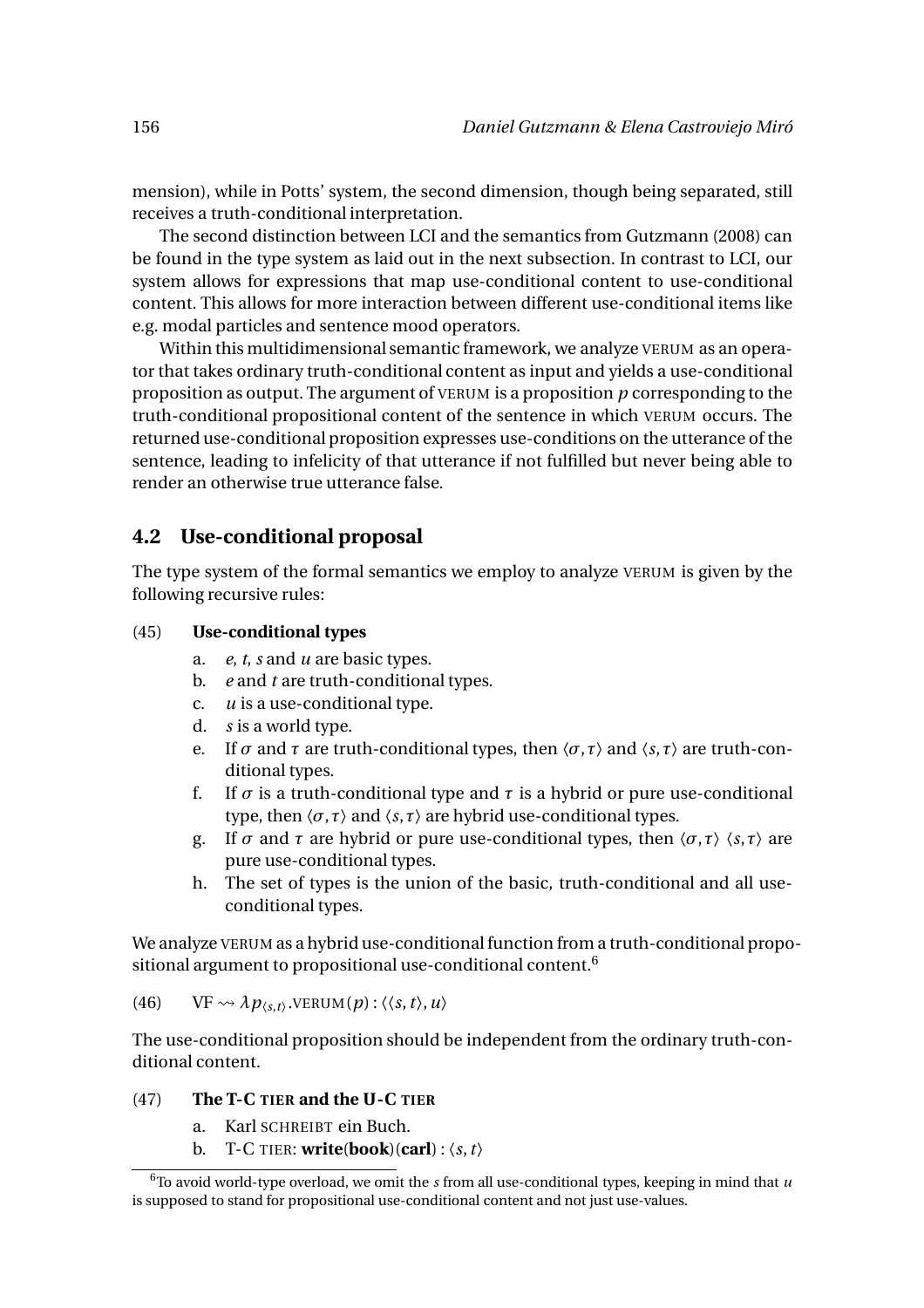#### c.  $U-C$  TIER: VERUM (write(book)(carl)) :  $u$

This is achieved by the special hybrid use-conditional application which mirrors Potts' (2005) CI-application. The superscribed "U" indicates that the type must be a (hybrid or pure) use-conditional type.

# (48) **Hybrid use-conditional application** *β* : *σ* •  $\alpha(\beta)$  :  $\tau^U$

 $\alpha$  :  $\langle \sigma, \tau^U \rangle$  *β* :  $\sigma$ 

The rule (48) for hybrid use-conditional application ensures that use-conditional content is isolated from the semantic parsetree after it has been applied to its argument, which in turn is passed up the tree unmodified as if there were no use-conditional content at all. Hence, the semantic parsetree for a verum-declarative looks like the this:



The outcome of the semantic derivation in (49) is the truth-conditional proposition that Carl is writing a book. However, we still need a way to interpret the use-conditional content VERUM(**write**(**book**)(**carl**)) : *u*, that has been isolated by the rule of hybrid useconditional application. Like Potts (2005), we interpret the entire parsetree in order to achieve this. We do not repeat the formal definition here, as the basic idea is very simple. We split the interpretation of a sentence into two dimensions. The first dimension, corresponds to the descriptive, truth-conditional content of the sentence. Let us call it *TC*(*S*). The second dimension hosts the epxressive, use-conditional content of the sentence, called *UC*(*S*). As usual, we identifiy the truth-conditional content of a sentence with the root node of the semantic parsetree for that sentence. We get the use-conditional content of a sentence by collecting all the use-conditional expressions that have been isolated during the derivation. The entire interpretation of a sentence is then given by the tuple consisting of the interpretation of its truth-conditional content and the interpretation of its use-conditional content. Schematically, this can be formulated as follows:

 $[50]$   $[[S]] = \langle [[TC(S)]], [[UC(S)]] \rangle$ 

For our example (49), we thus end up with the tuple consisting of the proposition that Carl is writing a book in the truth-conditional dimension, and the interpretation of the use-conditional expression VERUM(**write**(**book**)(**carl**)) : *u* in the second dimension.

 $[[(49)]] = \langle [[\text{write}(\text{book})(\text{car}])]], [[\text{VERUM}(\text{write}(\text{book})(\text{car}]))]] \rangle$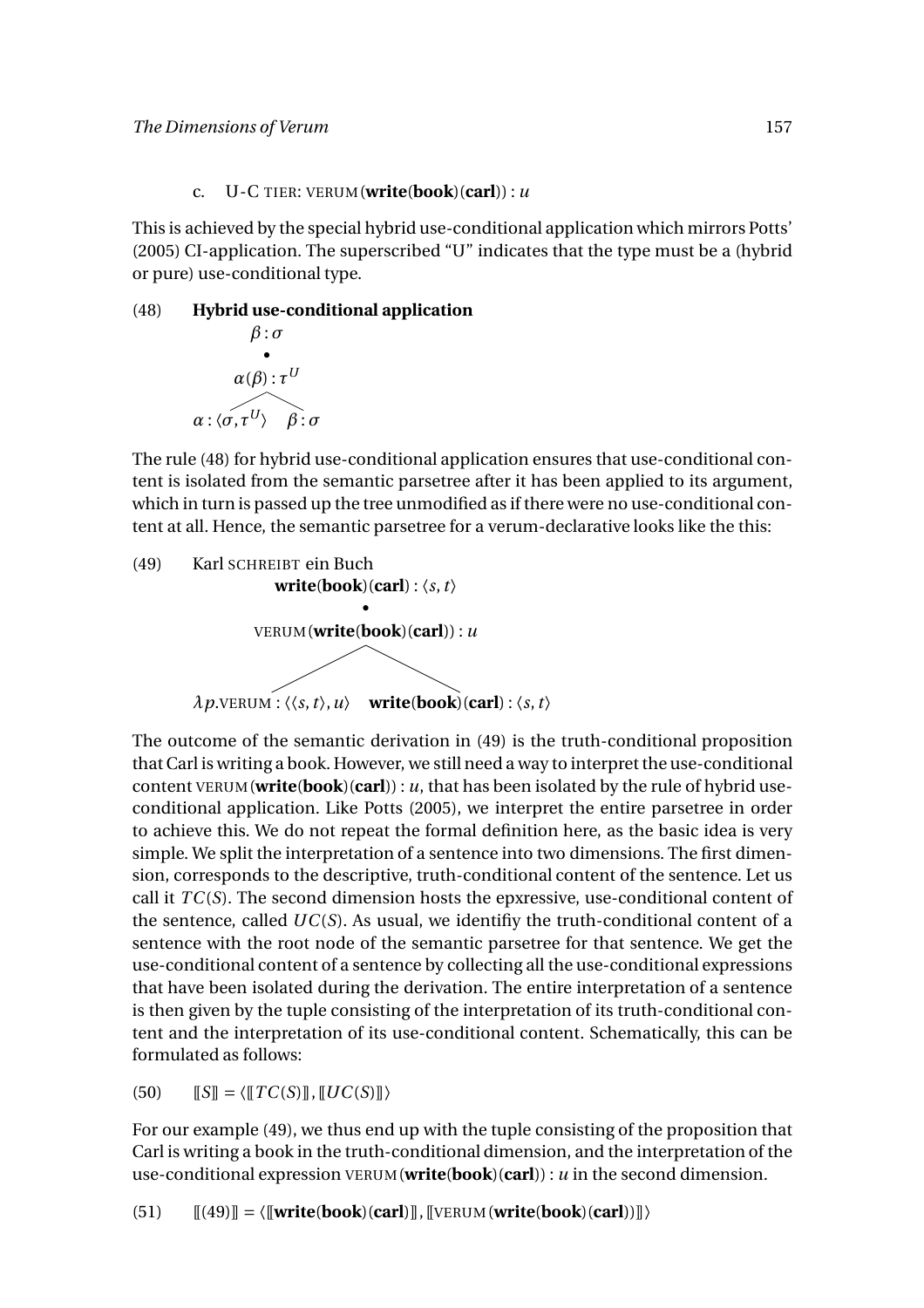Regarding the semantics, use-conditional propositions denote use-conditions. This is achieved by adding a new denotation domain for the basic type *u* to the common model-theoretic definitions.

(52) The domain of expression of type *u* is  $D_u = \{ \sqrt{x}, \frac{1}{2} \}$ , the set of use-values.<sup>7</sup>

Since VERUM denotes an semantic object of type *u* when applied to its propositional argument, this captures directly that VERUM poses use-conditions on an utterance instead of affecting the truth-conditions of the corresponding proposition.

Because our approach is multidimensional and distinguishes the use-conditional content from the truth-conditional one, it can straightforwardly solve the problems for R*&*H's approach we raised in the last section. Let us first address assertions. Assuming a sentence mood operator for assertions (like, e.g. Gutzmann, 2008; Krifka, 1995, 2001), it can easily be explained why VERUM is not part of the assertion. Without going into the details of how to define this operator, it is clear that it cannot take scope over VERUM(*p*). Since VERUM is an hybrid expression of type  $\langle \langle s, t \rangle, u \rangle$ , it combines with its argument according to the rule of hybrid use-conditional application (48) and is therefore isolated from the semantic parsetree returning the truth-conditional content unmodified. Hence, the assertion operator can only take the remaining proposition without VERUM as its argument.



That is, what is asserted is the plain truth-conditional content of the sentence and not  $VERUM(p)$ . A parallel reasoning applies to questions as well. We end up with the question whether Carl writes the book and the independent use-conditional proposition VERUM(**write**(**book**)(**carl**)).

```
(54) VERUM in assertions
```
Karl SCHREIBT ein Buch. "Carl IS writing a book."  $\rightsquigarrow$  ASSERT(*p*), VERUM(*p*)

(55) **VERUM and questions** SCHREIBT Karl denn ein Buch? "IS Carl writing a book?"  $\rightsquigarrow$  QUESTION(*p*), VERUM(*p*)

For those who feel uncomfortable having sentence mood operators in the semantics, the multidimensional approach can easily explain the facts if we make the reasonable

 $7''$   $\checkmark$  " stands for felicity, while " $\frac{1}{4}$ " is infelicity.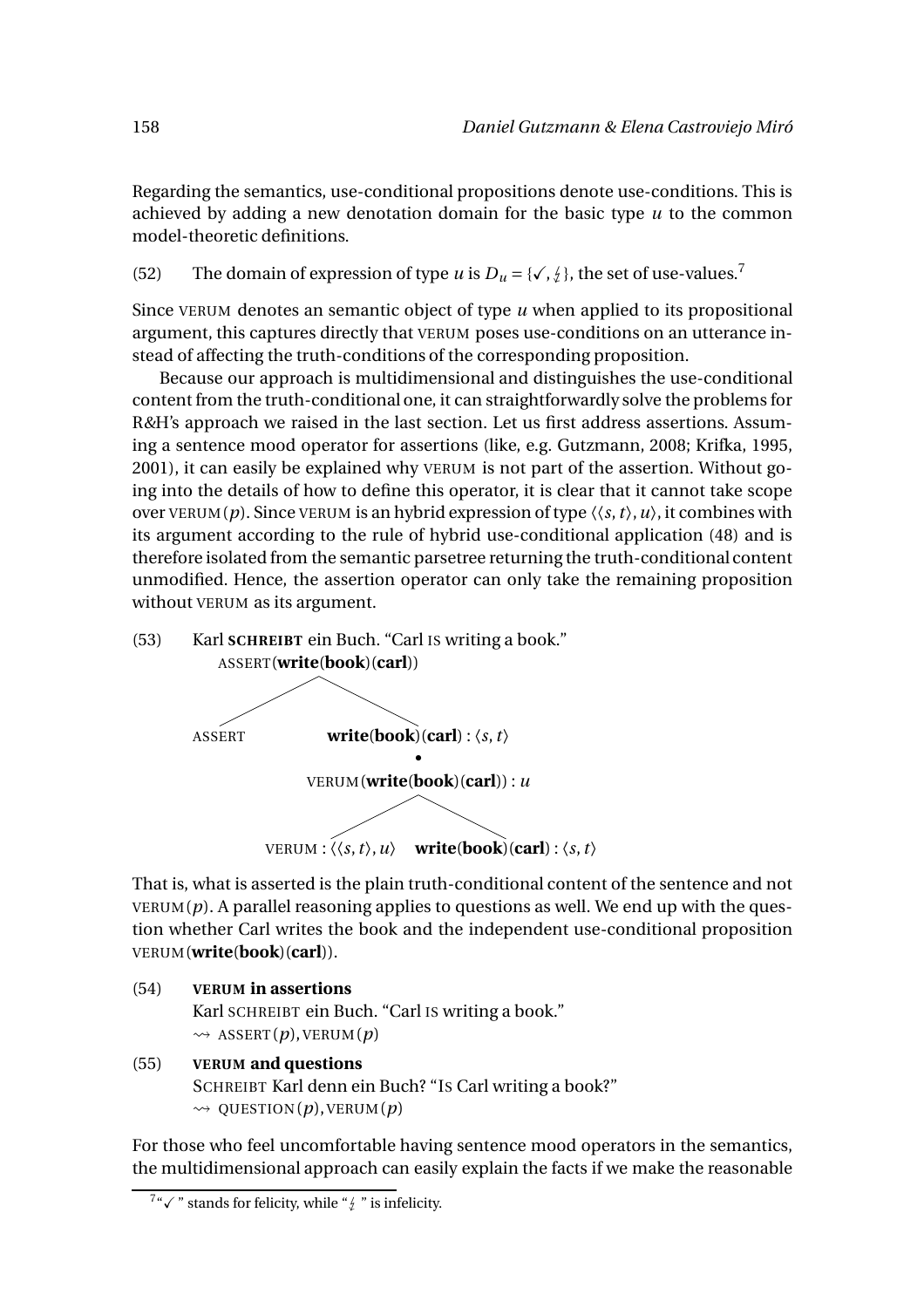assumption that what is asserted by a declarative or questioned by an interrogative is solely the root node of the corresponding semantic parsetree. Since VERUM is removed from the semantic derivation, it is not present at the root node.

# **5 The discourse semantics of VERUM**

So far, we have shown that, despite their advantages, the previous proposals run into problems, and we have spelled out our multidimensional analysis. The goal of this section is to elaborate on the use-conditional meaning of VERUM as a "conversational operator". Does it emphasize the truth of the proposition? Does it bear on the certainty of the speaker who utters the sentence? In what follows, we argue that VERUM is an instruction of the speaker, who wants to downdate ?*p* from the Question Under Discussion (henceforth QUD).

# **5.1 Downdate** ?*p* **from QUD**

Let us start with the discourse distribution of VF. Richter (1993) observes that sentences with VF cannot be uttered out of the blue, as (56) shows.<sup>8</sup>

| (56) | a. He, hast Du es schon gehört? # Karl SCHREIBT ein Buch. |
|------|-----------------------------------------------------------|
|      | hi has you it already heard Carl writes. VF a book        |
|      | "Hi, have you already heard it? Carl IS writing a book."  |
|      | b. [Telephone call] $#$ Mit wem <b>SPRECHE</b> ich?       |
|      | <i>with whom talk.</i> VF I                               |
|      | "Who IS speaking?"                                        |

In Richter's terms, at least part of the lexical material must be given. This is shown be the following examples. Given the question in (57), the answers in (57) are all perfect since they constitute genuine answers to A's question. In contrast, the same answers become infelicitous if VERUM is added.

| (57) | A: What did Carl do on the weekend? |
|------|-------------------------------------|
|------|-------------------------------------|

| (58) | a. B: He finished his book.           | (English) |
|------|---------------------------------------|-----------|
|      | b. B: Er hat sein Buch beendet.       | (German)  |
|      | c. B: Acabó su libro.                 | (Spanish) |
| (59) | a. $B'$ : # He did finish his book.   | (English) |
|      | b. $B'$ : # Er HAT sein Buch beendet. | (German)  |
|      | c. $B'$ : # Sí acabó su libro.        | (Spanish) |

(i) [Karl hat ein BUCH geschrieben.]<sub>F</sub> *Karl has a book written.* "Karl wrote a BOOK."

(ii) #Karl HAT ein Buch geschrieben. *Karl has a book written* "Karl did write a book."

 ${}^{8}$ This is a further difference between VF and information focus. While the latter is possible in out-ofthe blue contexts (with maximal focus projection), VF is not: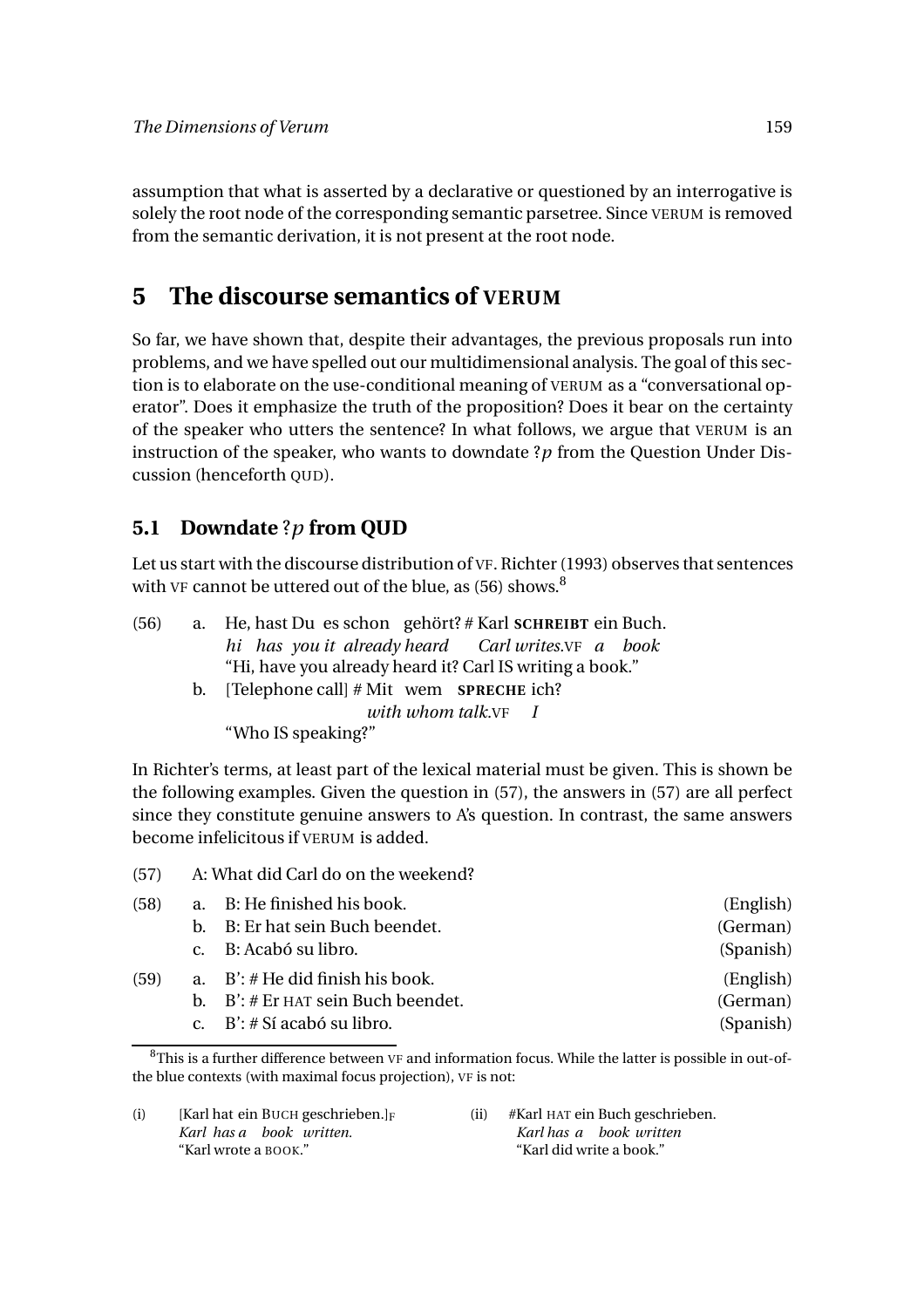This shows that containing new information is too broad a condition to license VERUM. Its is only felicitous if the lexical material that constitutes the propositional content of the sentence is already given in the discourse context.

The fact that VF cannot be used out of the blue also poses a problem for R*&*H's approach. They do not address the discourse behavior of VF, but they define VERUM in terms of "being sure that it should be CG" that *p*. We can show how this is problematic with the following example, where a goat walking into a room is supposed to become part of the CG without the need of any acknowledgment from the interlocutors.

- (60) SCENARIO: A goat walks in. A sees the goat and is pretty sure that it is a goat. B hasn't seen the goat, yet.
	- A: Da ist/#**IST** eine Ziege. *there is/is-*VF *a goat*

Since A is sure that it should be CG that there is a goat, R*&*H predict that VF would be felicitous in such a context, but it is not the case, as (60) illustrates.

To account for these discourse restrictions on the felicity of VF, we relate the semantics of VERUM to the discourse component. We argue that VERUM is an instruction to be interpreted as a separate performative (cf. Portner, 2007). Specifically, the argument of VERUM is a proposition *p* and the instruction is that the speaker wants to downdate the corresponding question  $?p$  from the QUD. This idea is summarized in (61).

(61)  $[\text{VERUM}(p)]^c \approx \text{The speaker } c_S \text{ wants to downdate ?} p \text{ from QUD.}$ 

The QUD (Ginzburg, 1996; Roberts, 1996) is a partially ordered set of questions that guide the interlocutors' intentions when they engage in a conversation. We can assume that the QUD is never an empty stack of questions. There is always a question in QUD that brings about a conversation. It can be a very general one, such as "What is the state of affairs?", and any of the following questions will be entailed by this very first one. Following Groenendijk and Stokhof (1984, 16) one interrogative Q1 entails another Q2 iff every proposition that answers Q1 answers Q2 as well. As Roberts puts it, if the question at stake is "What do you like?", this entails the question "What food do you like?", because the answers to the second question will all be answers to the first question, too. The cooperative interlocutors in dialog recognize a common goal, and attempt to achieve it by resolving the questions that belong to QUD. We have mentioned that the questions in QUD are partially ordered, because once the questions are resolved, they disappear from the QUD, and this obeys an order. In particular, only if ?*p* is maximal (i.e., on top of the stack) can we resolve it and eliminate it from the QUD. We borrow Engdahl (2006)'s terms *update* and *downdate* to appeal to the move that includes or erases a question ?*p* from the QUD (62).

(62) Question under Discussion (from Engdahl (2006, 95))

- a. QUD: A partially ordered set that specifies the currently discussable issues. If a question *q* is maximal in QUD, it is permissible to provide any information specific to *q* using (optionally) a short answer.
- b. QUD update: Put any question that arises from an utterance on QUD.
- c. QUD downdate: When an answer *a* is uttered, remove all questions resolved by *a* from QUD.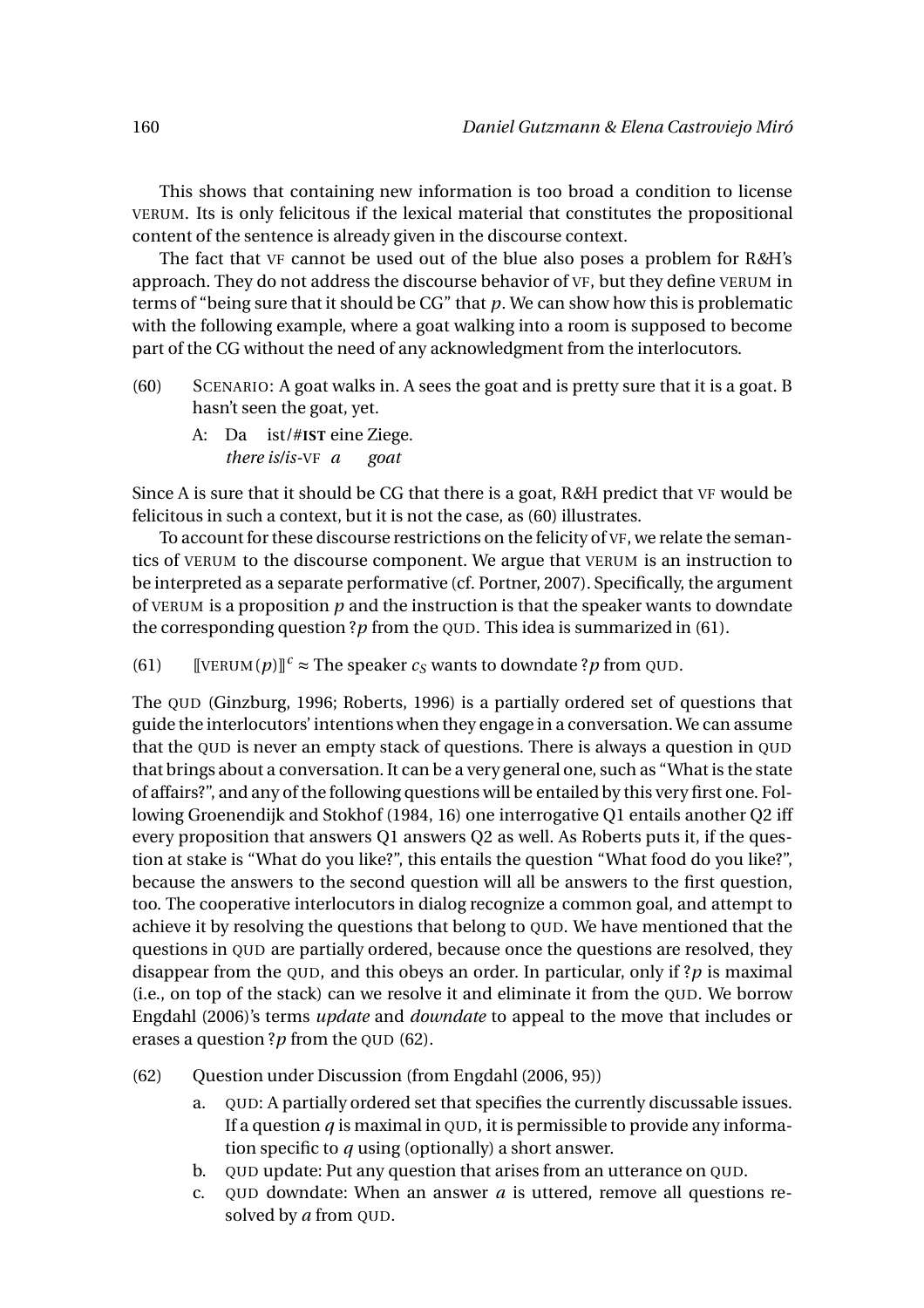Let us illustrate the general idea with a few examples:

(63) A: Is Carl writing a book?  $\rightarrow$  QUD Update: QUD =  $\langle$ **?write**(**book**)(**carl**) $\rangle$ B: Yes.  $\rightsquigarrow$  OUD Downdate: OUD =  $\langle \rangle$ 

(63) is an idealized scenario where the QUD only contains a very specific question ?*p*, namely whereas Carl is writing a book. Once the addressee answers this question, the pair  $\langle$ Carl is writing a book, Carl isn't writing a book $\rangle$  disappears from the QUD (assuming that B's answer is accepted by the discourse interlocutors). (64) is an example with a *wh*-interrogative.

- (64) A: What did Carl do on the weekend?
	- $\rightsquigarrow$  QUD Update: QUD =  $\langle ?\lambda P$ .on-the-weekend $(P)$ (carl) $\rangle$
	- a. B: Er hat sein Buch beendet.  $\rightsquigarrow$  OUD Downdate: OUD =  $\langle \rangle$

In such a question, which is treated as denoting a set of properties that apply to Carl, a felicitous answer would be to name one of the properties that Carl has. For instance, B proposes to downdate the QUD by resolving the question with the assertion that Carl has finished a book.

Crucially, our account correctly predicts that the speaker cannot treat this information as already part of the QUD  $((65))$ . We can only downdate ?*p* from the QUD if we assume that ? $p$  is already part of the stack of questions under discussion ((66)).

- (65) B': # Er **HAT** sein Buch beendet. The speaker wants to downdate **?finish**(**book**)(**carl**).
- (66) Downdating ?*p* presupposes that ?*p* is maximal in QUD.

This explains straightforwardly – and without the need of any stipulations – that VF cannot be used out of the blue. Recall the goat example, repeated and analyzed in (67).

(67) SCENARIO: A goat walks in. A sees the goat and is pretty sure that it is a goat. B hasn't seen the goat yet.  $QUD = \langle \rangle$ 

Da ist/#**IST** eine Ziege.

 $\rightarrow$  The speaker wants to downdate the question of whether there is a goat.

Even though all the moves in a dialogue are recorded in the CG and so is the appearance of the goat, discussing whether it is true or false that this fact holds is not relevant (Roberts, 1996), because it does not yield a partial answer to ?*p* in QUD. In (67) we assume an – admittedly simplified – scenario, where the QUD is empty before the goat walks in. An assertion is felicitous, because it introduces a new ?*p* in the QUD, i.e., whether it is true or false that a goat just walked in. By contrast, the use of VERUM is infelicitous, because it requires that  $?p$  is maximal in the QUD before the utterance that contains VERUM.

The same strategy that we have used to explain VF in assertions holds for the occurrence of VF in *yn*-questions. Consider (68).

(68) SCENARIO: The pupils A, B, C have to find out the capitals of the German states.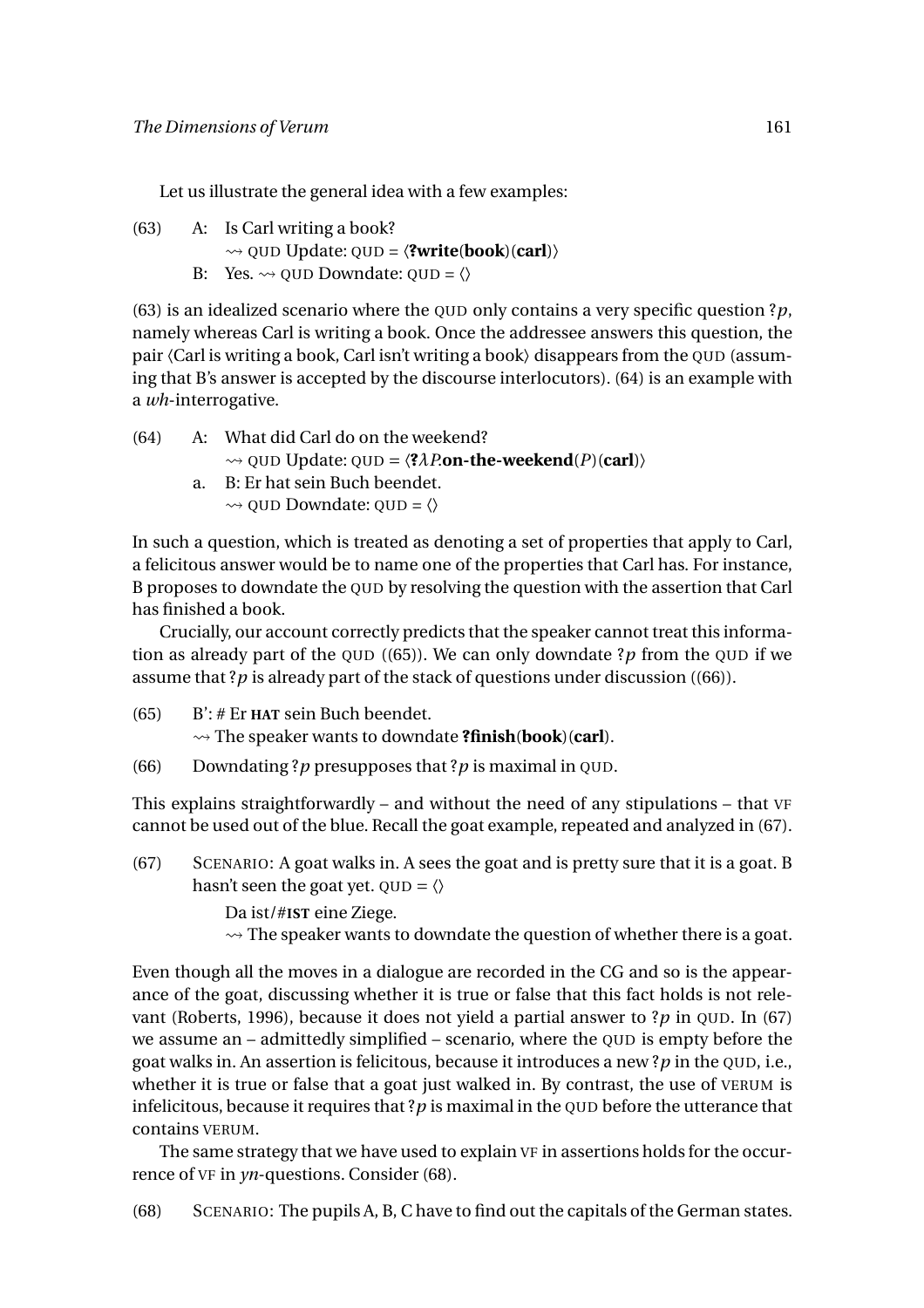A: #**IST** Wiesbaden die Hauptstadt von Hessen? "IS Wiesbaden the capital of Hessen?"

The answer in (68) is infelicitous because the question **?capital(Hessen)(Wiesbaden)** is not in the QUD prior to the utterance of the interrogative sentence. Compare now (68) with (69).

(69) A: Peter behauptet, dass Wiesbaden die Hauptstadt von Hessen ist. "Peter claims that Wiesbaden is the capital of Hessen." QUD Update: QUD = 〈**?claim(capital(Hessen)(Wiesbaden))(peter)**〉 QUD Update: QUD = 〈**?capital(Hessen)(Wiesbaden)**, **?claim(capital(Hessen)(Wiesbaden))(peter)**〉 B: **IST** Wiesbaden denn die Hauptstadt von Hessen? "IS then Wiesbaden the capital of Hessen?"  $\rightarrow$  The speaker wants to downdate the question of whether Wiesbaden is

The assertion that precedes the *yn*-question places **?capital(Hessen)(Wiesbaden)** on top of the QUD. This is what allows the felicitous utterance of the sentence that contains VF.

#### **5.2 VERUM and emphasis on truth**

the capital of Hessen.

This proposal for VERUM as a conversational operator explains neatly the fact that VF cannot occur felicitously out of the blue. In this subsection we argue that it also explains in a simple way the relationship VERUM bears with the emphasis on truth.

Recall that we have not included in the semantics of VERUM any notion related to the truth of *p* (in contrast to Höhle 1992) or the speaker's certainty of *p* (in contrast to R*&*H). This is not to say that these properties are alien to the meaning of VERUM. We can show that the principles of cooperative communication derive them straightforwardly.

First, if the speaker asserts that  $p$ , and at the same time wants to downdate ? $p$ , then s/he must be sure that *p* should be added to the CG. This emphasizes that *p* is true, because we have the impression of a double assertion that *p*.

Second, if the speaker asks whether *p*, and at the same time wants to downdate ?*p*, the certainty condition applies to the addressee and his answer, since the speaker in a question is by definition not committed to its propositional content (if the speaker were sure about *p*, she would not ask whether *p*).

In other words, the status of the speaker's commitment in every speech act will determine where we place the certainty toward *p*. The emphasis on truth is the translation of VERUM interpreted as an instruction to downdate ?*p* from the QUD.

#### **5.3 Imperatives**

We want to conclude by pointing out an additional advantage of this approach, which has to do with VERUM's interaction with different sentence types. We have shown the effects of VERUM both in assertions and *yn*-questions. What is the contribution of VERUM in imperatives? Consider again the dialog in (70).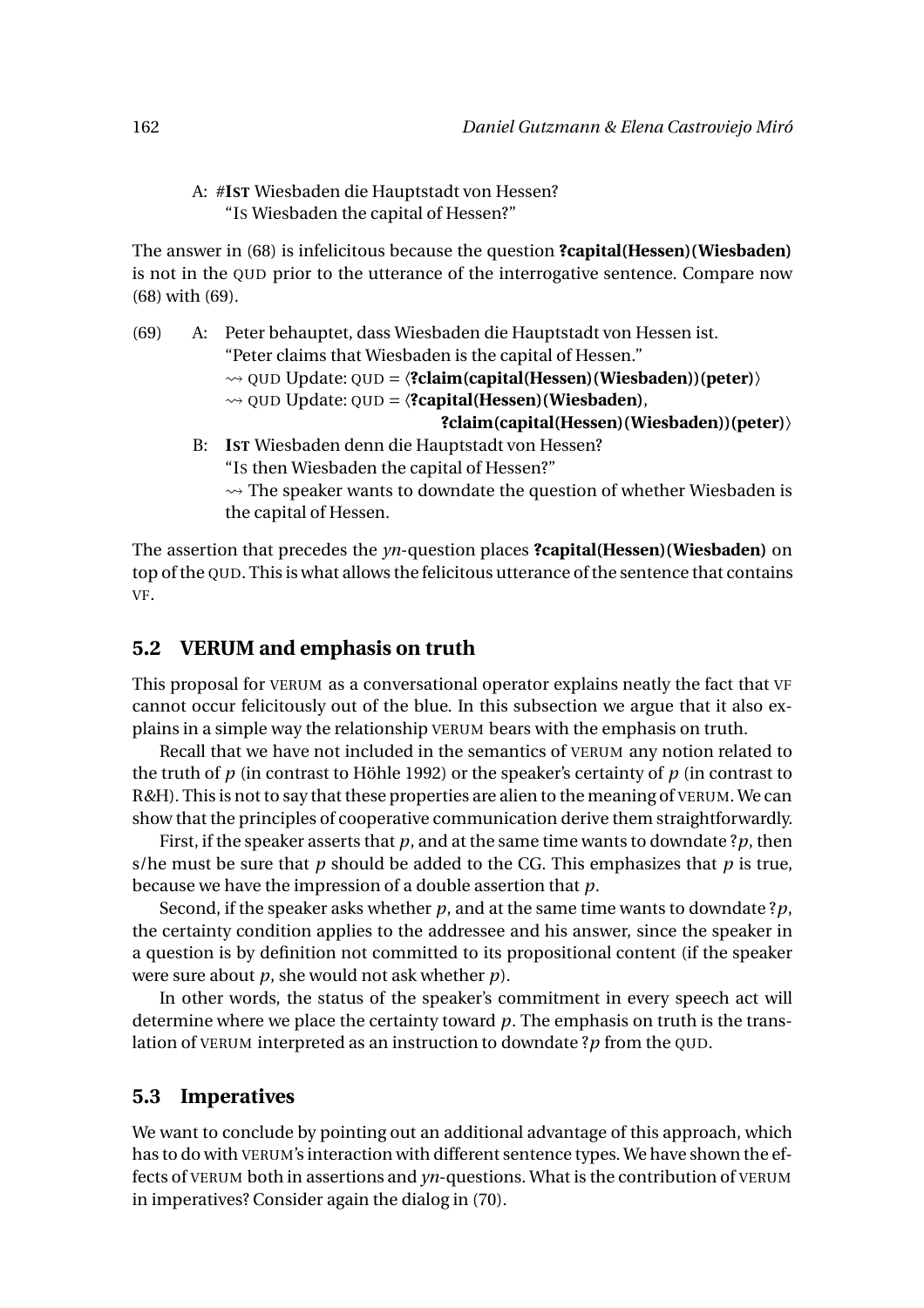(70) A: [hesitating to sit down] B: NIMM *take.*IMP*.*VF *you finally the chair* dir endlich den Stuhl! "Do take the chair!"

An appeal to the QUD does not seem very plausible at first sight, since imperatives do not seem to be connected with question-answer pairs. However, we could argue that uttering an imperatives raises the question of whether the addressee fulfills the order.

# (71) **Imperatives and QUD**

- A: Nimm den Stuhl!
	- $\rightarrow$  QUD Update: QUD =  $\langle$ **?take**(**the-chair**)(*c*<sub>*A*</sub>) $\rangle$
- B: Ja. QUD Downdate:  $QUD = \langle \rangle$

Now, if A is hesitating whether or not to sit (as is the case in (70)), then we can update the QUD with the set of propositions "that the addressee takes the chair" and "the addressee does not take the chair". Another possible context for a VERUM-imperative is one where the order has been issued several times, as in (72).

- (72) A: John, please, take the chair.
	- B: (No reaction)
	- A: Honey, will you please take the chair?
	- B: (No reaction)
	- A: NIMM dir endlich den Stuhl!

Clearly, the question of whether or not the addressee complies with the order is now maximal in the QUD. Only when the two possibilities are maximal at the QUD, does the use of VERUM become available. Whenever this restriction is not obeyed, then VERUMimperatives are not allowed.

(73) [The speaker opens the door and sees John standing next to a chair] # NIMM dir den Stuhl!

In other words, VERUM-imperatives are unavailable out of the blue, as was the case for the other sentence types.

# **6 Conclusions and prospects**

To summarize our main claims and findings, we have treated VF as the realization of a use-conditional operator called VERUM. A multidimensional analysis of VF accounts for the fact that we cannot negate it, and that it has semantic wide scope (i.e., its meaning is always attributed to the speaker). In our analysis, VERUM takes a truth-conditional proposition as its argument and returns an independent use-conditional proposition. Since this proposition is on an independent tier, what is asserted/questioned is still the ordinary propositional truth-conditional content. The use-conditional meaning that we have proposed for VERUM corresponds to the speaker's wish (i.e., an instruction) to downdate from the QUD the question built from  $p$ . We have shown that this can account for many of the discourse conditions under which VF is felicitous. Not only this,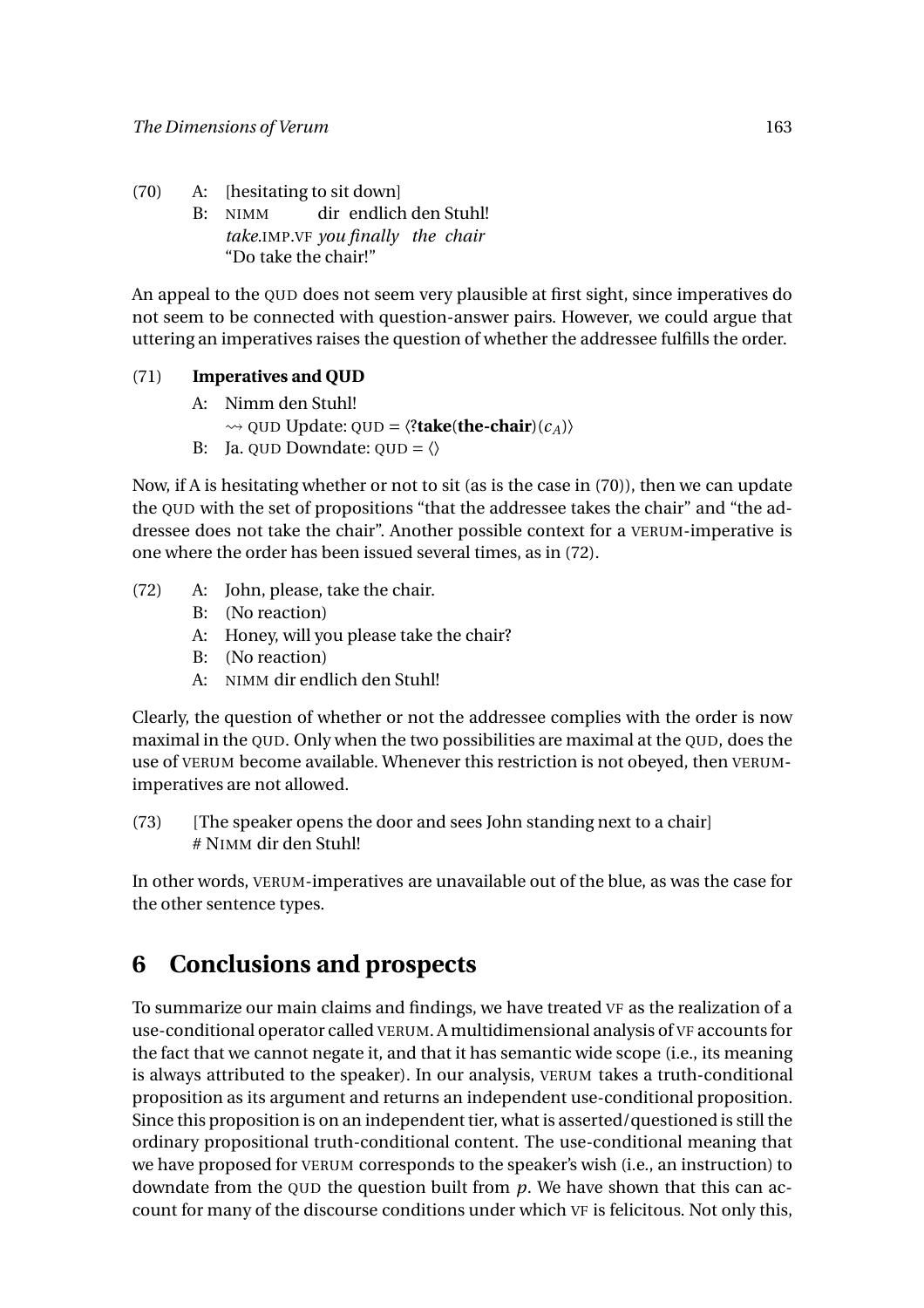the emphasis on truth the previous literature had taken to be the meaning of VERUM can also be derived from this semantics.

There are various open questions that arise from this work on VERUM and VF that deserve further research. First, there is the technical problem that *wh*-interrogatives with VERUM pose, since in this case we should allow the operator to take as argument the set of propositions denoted by *wh*-questions. Second, we would like to study a wider range of discourse restrictions on the occurrence of VF. For instance, an answer to a *yn*-question such as *Schreibt Karl ein Buch?* (Is Carl writing a book?) cannot be answered with an assertion containing VERUM without the affirmative particle *ja* (yes). Moreover, we would also like to explore the role of the interlocutors' epistemic biases towards one of the answers to the question under discussion ( $p$  or  $\neg p$ ), and how these interact with the felicity of VF.

# **References**

Beaver, David I. and Brady Clark, 2008. *Sense and Sensitivity*. Oxford: Blackwell.

- Engdahl, Elisabet, 2006. Information packaging in questions. In Bonami, Olivier and Patricia Cabredo-Hofherr (eds.), *Empirical Issues in Syntax and Semantics 6*, pp. 93– 111.
- Geurts, Bart, 1998. The mechanisms of denial. *Language*, 74:274–307.
- Ginzburg, Jonathan, 1996. Interrogatives: questions, facts and dialogue. In Lappin, Shalom (ed.), *The Handbook of Contemporary Semantic Theory*, pp. 385–422. Oxford: Blackwell.
- Groenendijk, Jeroen and Martin Stokhof, 1984. *Studies on the Semantics of Questions and the Pragmatics of Answers*. Ph.D. thesis, University of Amsterdam.
- Gutzmann, Daniel, 2008. *On the Interaction between Modal Particles and Sentence Mood in German*. Master's thesis, University of Mainz.

———, 2009. Hybrid semantics for modal particles. *Sprache und Datenverarbeitung*, 33:45–59.

- Höhle, Tilman N., 1992. Über verum-fokus im deutschen. In Jacobs, Joachim (ed.), *Informationsstruktur und Grammatik*, pp. 112–141. Westdeutscher Verlag.
- Horn, Laurence R., 1989. *A natural history of negation*. CSLI.
- ———, 1996. Exclusive company: *only* and the dynamics of vertical inference. *Journal of Semantics*, 13.
- Kratzer, Angelika, 1999. Beyond *ouch* and *oops*. In *Cornell Conference on Theories of Context Dependency*. Cornell University.
- Krifka, M., 1995. The semantics and pragmatics of polarity items. *Linguistic Analysis*, 25:209–257.